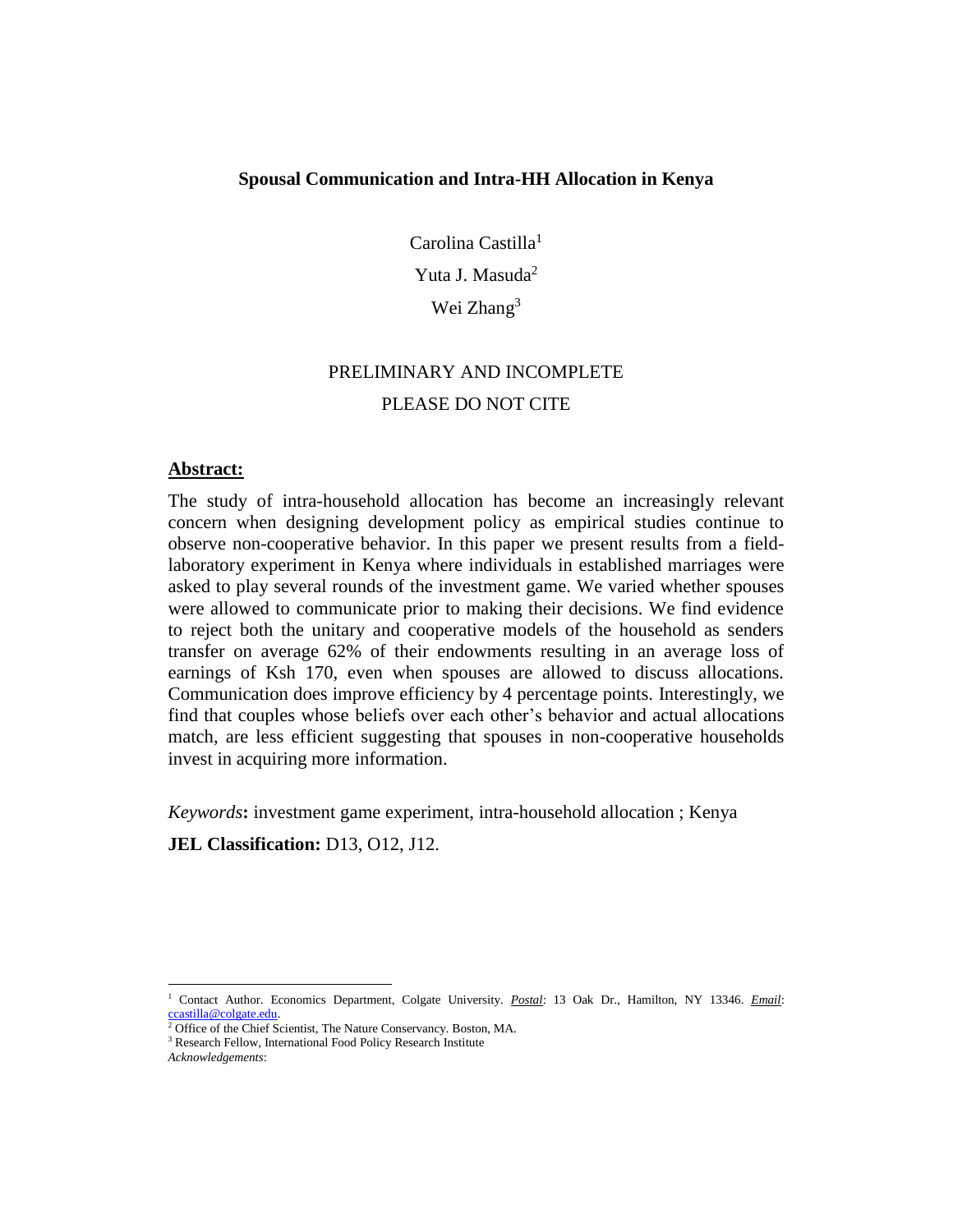#### **Spousal Communication and Intra-HH Allocation in Kenya**

#### **1. Introduction**

In this paper we present experimental results from investment games conducted between spouses in Kenya. Established married couples are perhaps the best population to examine whether socially efficient outcomes can be attained because decision-making within the household is characterized by repeated interaction and caring. It is usually assumed that spouses have perfect information, and make binding, costlessly enforceable agreements. However, individuals in married couples cannot formally enforce the allocations they prefer. Household members then rely on informal contracting enforcement mechanisms to hinder the incentives for noncooperative behavior that prevail when contracts are incomplete. Under a unitary or cooperative household, trust, reciprocity, and altruism are expected to eliminate the frictions of incomplete contracting. Nonetheless, the empirical evidence on efficiency in intra-household allocation under complete information in developing countries is mixed. Rangel and Thomas (2005) in West Africa, Bobonis (2009) and Attanasio and Lechene (2014) in Mexico, and LaFave and Thomas (2014) in Indonesia fail to reject efficient intra-household allocation across different margins of expenditure. In contrast, Udry (1996) in Burkina Faso, Duflo and Udry (2004) in Côte d'Ivoire, and Robinson (2012) in Kenya (as well as Kebede et al. 2013; Munro et al. (2008a; 2008b); Munro et al. (2011); Castilla (2015)) find evidence consistent with inefficient allocation within families in a context with perfect information.

When spouses are cooperative, asymmetric information is inconsequential as they can communicate directly, or through the expenditure process let each other know about the presence of additional resources. However, a growing literature using field and experimental data suggest individuals in households exploit their information advantage. Field experiments between spouses in developing countries have found evidence of strategic behavior, inefficient allocations, and hiding of income between spouses resulting in efficiency losses (Ashraf, 2009; Ashraf, Field and Lee, 2010; Schaner, 2012; Hoel, 2015; Iversen et al., 2010; Castilla & Walker, (2013a; 2013b)).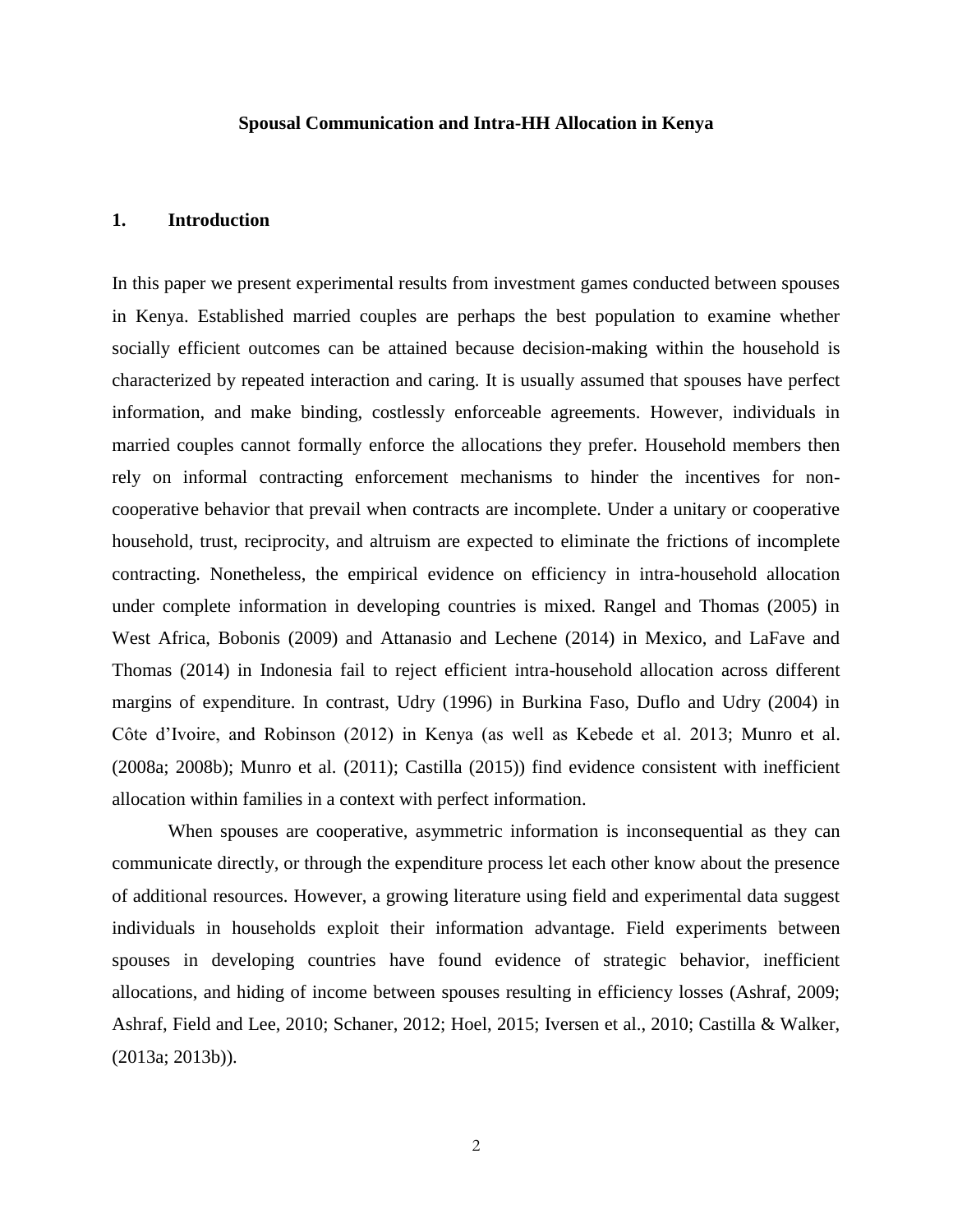Our goal in this paper is to examine whether communication improves intra-household allocative efficiency in the laboratory, and to determine whether spouses' beliefs are consistent with each other's behavior. The literature using laboratory experiments to test for intrahousehold efficiency in developing countries finds that spouses behave opportunistically and that control over money matters (Hoel, 2015; Jakiela & Ozier, 2015; Castilla, 2015; Schaner 2015). However, in these experiments spouses are not allowed to communicate. In a cooperative household, it is implicitly assumed that spouses communicate freely. When spouses are used to discussing and/or making decisions jointly on a regular basis, the experiment setting can potentially interfere with their ability to maximize household earnings. If that is the case, we would be mischaracterizing households as non-cooperative. To test the effect of communication on intra-household efficiency, we conducted a laboratory experiment in the Sasumua watershed boundaries in Kenya. We used a two stage simple random selection process to select 540 households located in 28 villages in the area. A subset of these households was asked to participate in the laboratory experiment discussed in this paper. The sample of spouses consists of 121, partially due to some being single headed households, and others to selection out of the spousal games, or due to unavailability of both spouses at the same time. The household head answered a survey, then spouses played some games with each other, and finally responded to an individual survey on gender, time use, and control over money.

Participant households were asked to play 4 rounds of an investment game, followed by 4 rounds of the dictator game. In the last two rounds of each game, spouses were allowed to communicate prior to making individual decisions. For the investment game, one spouse was randomly chosen to be the sender and another the receiver. The sender was given an endowment and was told he or she had to choose how much to keep and how much to send to their spouse. The amount sent was tripled prior to reaching the receiving spouse. Participants were told that once a sender was chosen, that individual played that same role for all rounds. The envelope with the tripled amount was shown to the sender before transferring it to the receiver. The receiver was not given an endowment and had to decide how much to keep and how much to send back. They were informed that only one out of the eight rounds would be randomly chosen to be paid for real money.

There were two within-subject treatments. Spouses played four rounds of each game alternating the sender's endowment between 100 or 200 Kenyan shillings in notes. Spouses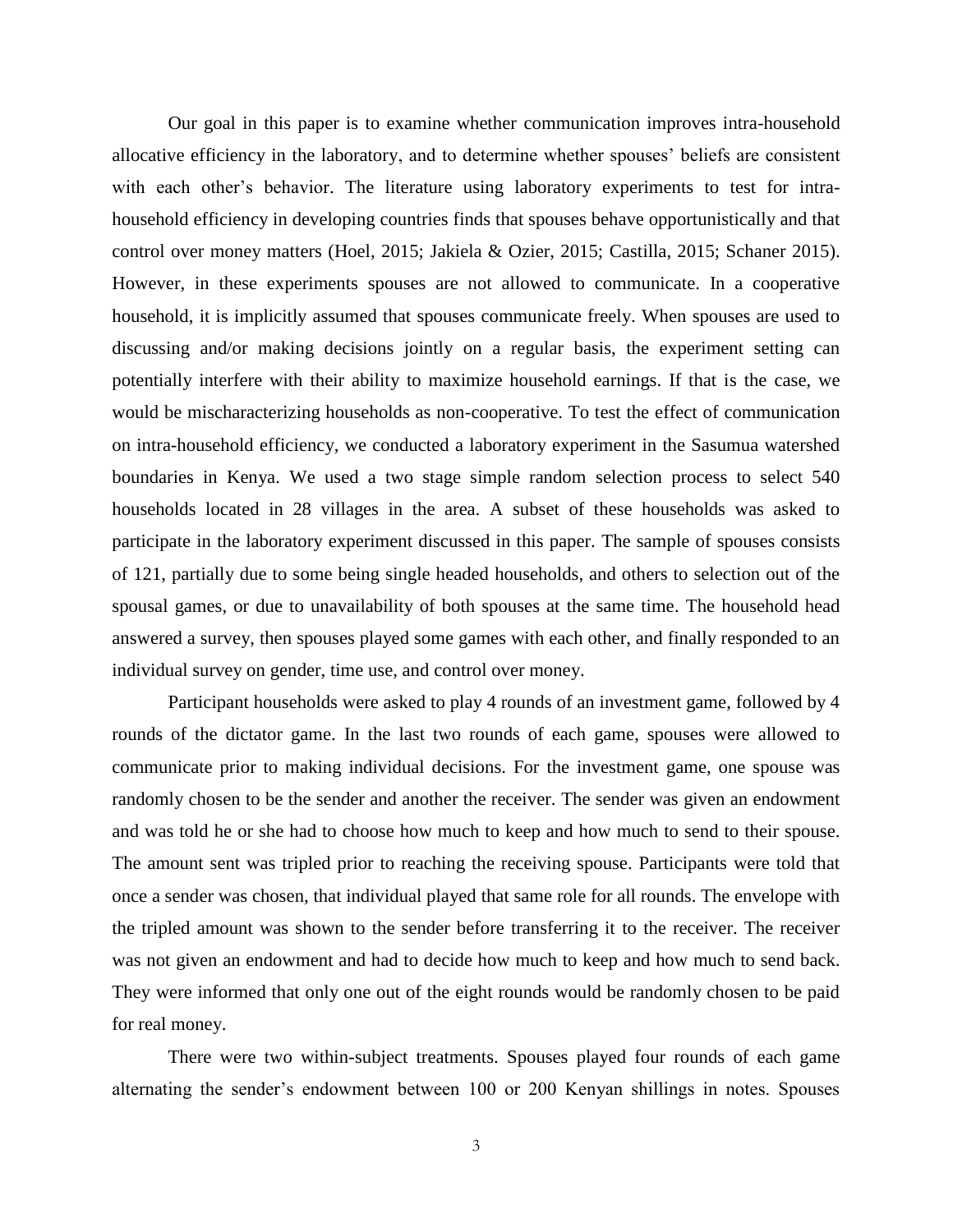played the first two rounds of each game without communication, and in the last two they were allowed to communicate. For the communication treatment rounds, participants were told they would be given a chance to talk to each other for a little bit before making their private decisions. There was no limit on how long they could talk. After they were done talking, the female enumerator took the wife back to a separate room prior to any decisions. In all households, the games were played in the same order. A novel part of the experiment consisted on the elicitation of expectations from each spouse about what their partner would do in each round. After the sender decided on how much to transfer, she was asked how much he or she expected the receiver to return. Likewise, prior to getting the transfer the receiver was asked what she expected her partner to send and how much she would return.

The subgame perfect Nash equilibrium of an investment game played between strangers under anonymity is for the sender to keep the entire endowment as the receiver's best response is to keep the entire transferred amount. In contrast, the optimum household-earnings maximizing strategy is for the sender to transfer the entire amount as it earns interest. This strategy could be observed under a unitary and/or cooperative household as transfers between spouses do not change the equilibrium allocations due to income-pooling (Lundberg and Pollak, 1993; Chiappori & Browning, 1998) and efficiency is attained. Thus, in a household where spouses jointly make decisions over how to allocate resources, there are no motives for the sender to transfer less than the entire amount, nor there should be gender differences in sending behavior. In a non-cooperative household, however, control over money matters which leads to efficiency losses and potential gender differences in both sending and returning behavior.

In the standard investment game (played between strangers and under anonymity) the proportion transferred by the sender is an indicator of trust that the receiver will share some of the earnings, while the proportion that is returned is an indicator of reciprocity (Camerer (2003)). Cox (2004) suggests further reasons to transfer a non-zero amount on either case, such as otherregarding preferences, pure altruism, or inequality aversion. In the case of married couples, the experiment is just a snap-shot of a dynamic and more complex game due to the lack of anonymity and because spouses interact on a regular basis. For this reason, we refrain from using the game results to identify trust and reciprocity, or to disentangle alternative explanations for sharing, as it is plausible to assume that spouses have altruistic preferences as they care for each other, in addition to trusting each other (at least to some extent). Instead, we focus on the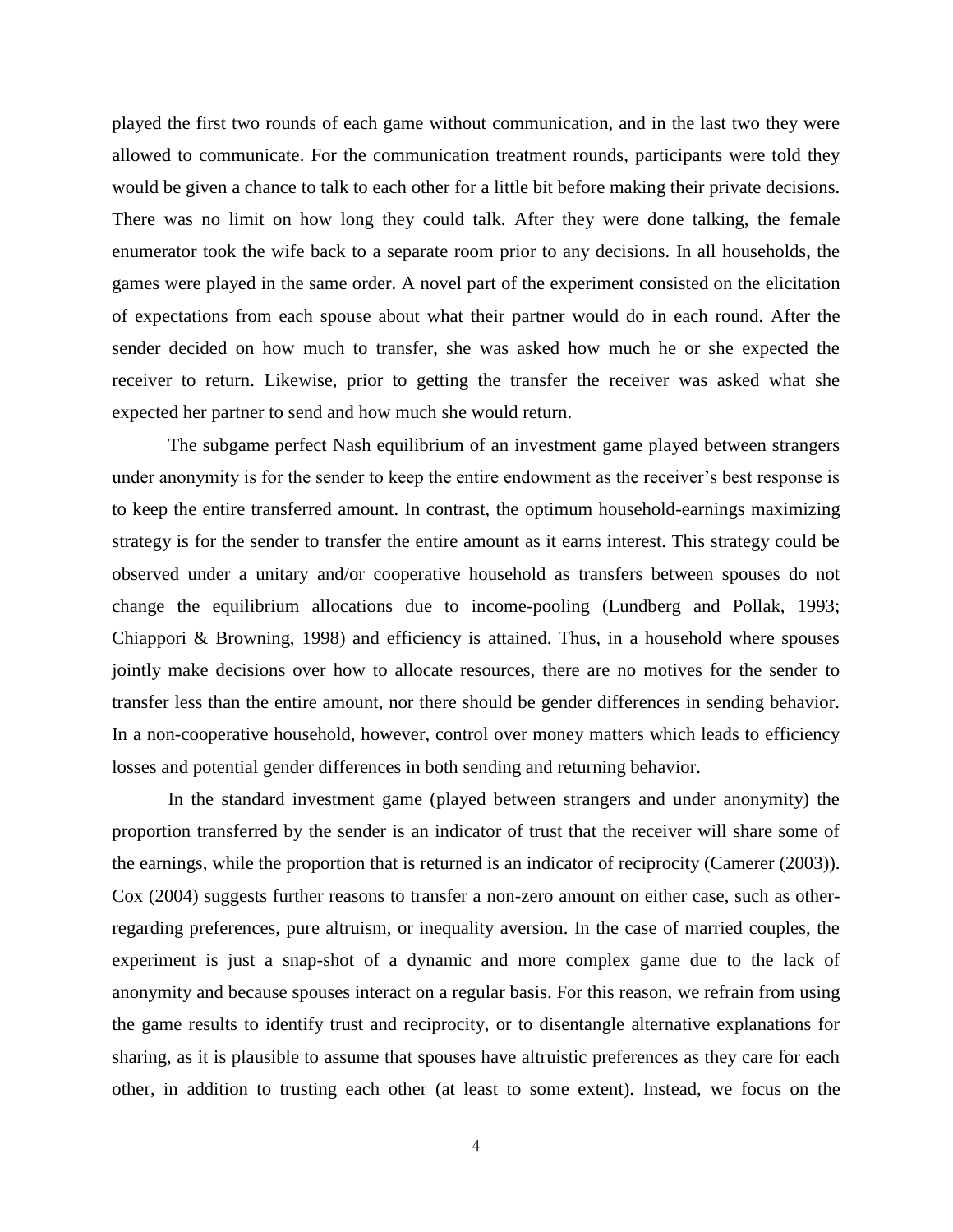efficiency implications of the behavior in the game and how it relates to household and individual characteristics.

One of the common critiques of laboratory experiments is whether the choices made in the games reflect behavior outside the laboratory. We show that behavior in the game correlates to survey responses in a plausible way. Although survey responses do not negate the need for actual observed behavior, we believe this is a contribution towards understanding the link between insights from experiments to real-world intra-household decisions. Further, even if the allocation of experimental earnings can be modified after the experiment is over (and spouses go home), the efficiency losses caused by sender decisions cannot as only the amount that is sent is tripled.

We find evidence that households in the sample behave non-cooperatively which results in efficiency losses. Spouses in the sender role transfer 62 percent of their endowment on average to their partners, which is higher than the results found in the literature. However, they are still failing to earn up to Ksh 480. Communication does improve allocation efficiency by 4 percentage points, and has no effect of the final distribution of resources between spouses. We elicited beliefs on what each partner expected the other to do. Senders were asked how much they thought their spouse would send back after making the decision on how much to transfer and prior to finding out how much the receiver returned. Receivers were asked how much they expected their partner to transfer before being informed of the sender's choice. We find that matching of expected and actual behavior is correlated with a lower proportion sent and thus less efficiency. This suggests that spouses in less cooperative household invest in knowing what their partners will do more than those in more cooperative households. Interestingly, after communicating both spouses, both spouses adjust the shares transferred and their beliefs over what their partner will transfer upwards by the same proportion.

The research conducted in this paper has clear policy implications. Many of the recently ratified Sustainable Development Goals rely on intra-household mechanisms to achieve their goals, especially ones around family and children (e.g., Gender equality (Goal 5), quality education (Goal 4), reduce inequalities (Goal 10)). For instance, intra-household allocation has clear consequences for women's autonomy and empowerment, which itself is positively associated with decreased fertility and labor hours for girls, and increased nutritional status of girls, prenatal and delivery care, spending on children's clothing and education, and resources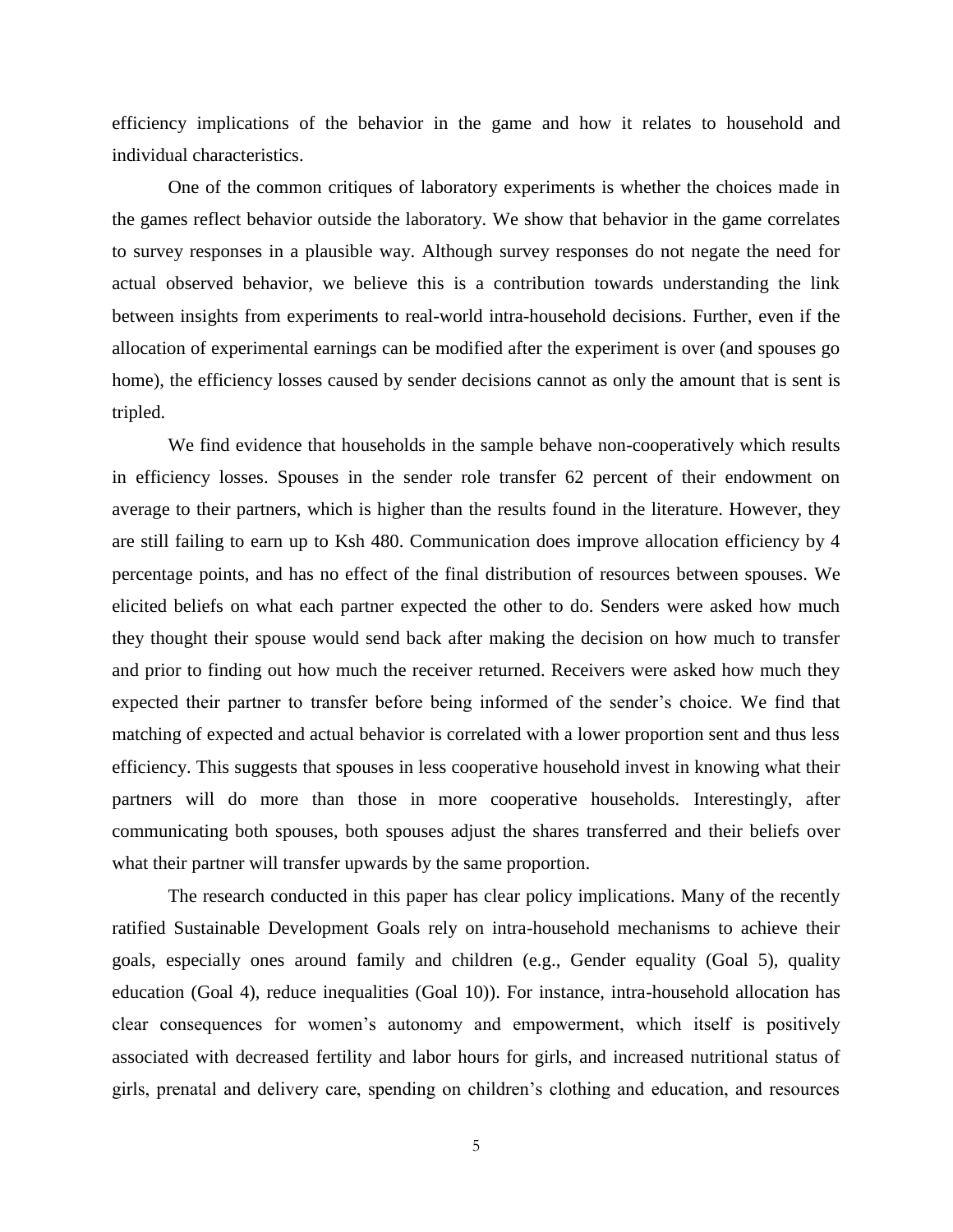allocated to boys (Haddad and Haddinot 1994; Abadian 1996; Quisumbing and Maluccio 2000; Quisumbing and de la Briere 2000; Beegle et al. 2001; Sahn and Stifel 2010; Reggio 2011; de Brauw et al. 2013).

#### **2. Experimental Design and Sample**

#### Sample:

 $\overline{a}$ 

Our sampling frame consisted of all households in the Sasumua watershed boundaries. The study area consisted of 68 villages across four wards, although for two wards only some of the villages were in the study watershed. Due to resource constraints we employed a two stage simple random selection process. First, we randomly selected 30 out of the 68 villages. In the next stage we randomly selected households from each village to be surveyed. While in most cases we aimed to select the same number of households from each village (i.e., around 18 households), there are cases in which we had smaller numbers of households due to village size. We couldn't obtain a reasonable size of households in two of the 30 villages selected. This resulted in 540 households total across 28 villages who participated in the household survey. The sample of spouses consists of 121 (a subset of these households), partially due to some being single headed households, and others to selection out of the spousal games, or due to unavailability of both spouses at the same time<sup>2</sup>. In the descriptive statistics section we compare the subset households who participated in the spousal experiments from the rest of the randomly selected households in the sample on observables.

The field work included a gendered disaggregated household survey, couple games (dictator game and trust game), and group games (public good and resource extraction). The household survey included 1) the main household information module which was answered by both spouses (when they were both available), the household head, or in a few cases the spouse of household head, and 2) a gender-disaggregated module that was answered by each of the spouses separately. The gender-disaggregated module included questions on information sources and access, intra-household decision-making, and time use. Each household (and spousal) survey

<sup>&</sup>lt;sup>2</sup> Originally there were 130 households who played the games. However, in 5 of them one or both spouses stopped playing after round 1, and in 4 there were data-imputing errors.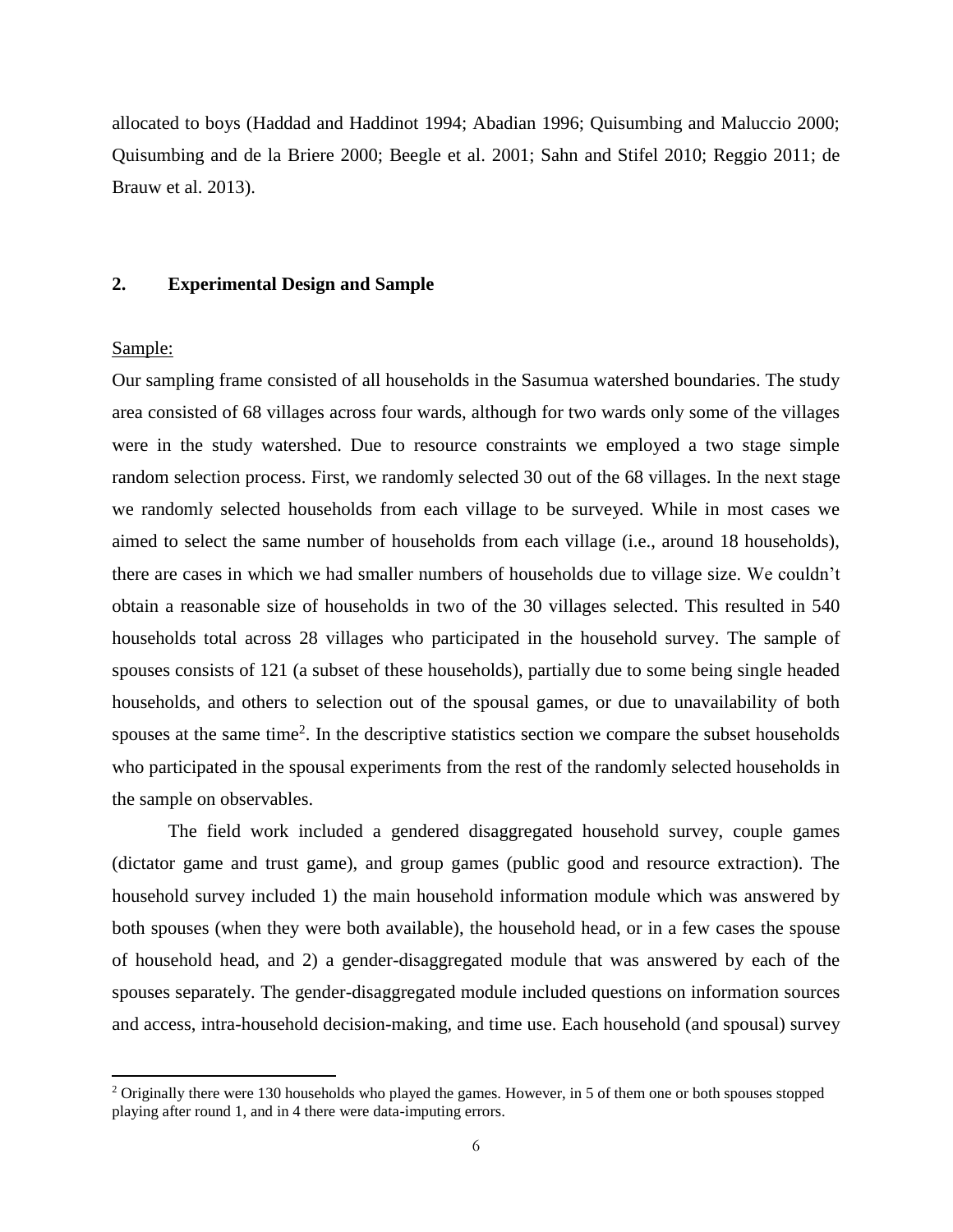was administered with CSPro Android tablets, provided by IFPRI, and carried out by a team of two enumerators, one male and one female. Mobile phone numbers were collected from survey respondents to enable mobile phone-based follow up survey.

#### Experimental Procedure:

Participants answered the household survey and then were told they would be playing some games for real money. Participants' tasks involved playing multiple rounds of a trust game followed by the same number of rounds of the dictator game. In each household, spouses were randomly assigned to the role of sender or receiver through a coin flip. They were read instructions aloud together and then a female enumerator took the wife into a separate room. Participants were informed that their earnings of the games would be the amount of money they had in hand at the end of one round chosen at random once all decisions had been made. Participants were invited to participate in another set of experiments the following day. They were also told they would play multiple rounds and that one of them would be randomly selected to be paid for real cash, and payments would be made the following day at the location where the other experiments would be run. It was made clear to participants that their payment from the spousal games and their choice to participate in the other experiments were independent. Endowments, actions, and payments were common knowledge to both spouses. After the game, each individual answered the gender module of the survey separately and privately with an enumerator of the same gender.

For the investment game, the sender was given an endowment and was told he or she had to choose how much to keep and how much to send to their spouse. The amount sent was tripled prior to reaching the receiving spouse. Participants were told that once a sender was chosen, that individual played that same role for all rounds. The envelope with the tripled amount was shown to the sender before transferring it to the receiver. The receiver was not given an endowment and had to decide how much to keep and how much to send back. We elicited expectations from each spouse about what their partner would do in each rounds. After the sender decided on how much to transfer, she was asked how much he or she expected the receiver to return. Likewise, prior to getting the transfer the receiver was asked what she expected her partner to send and how much she would return.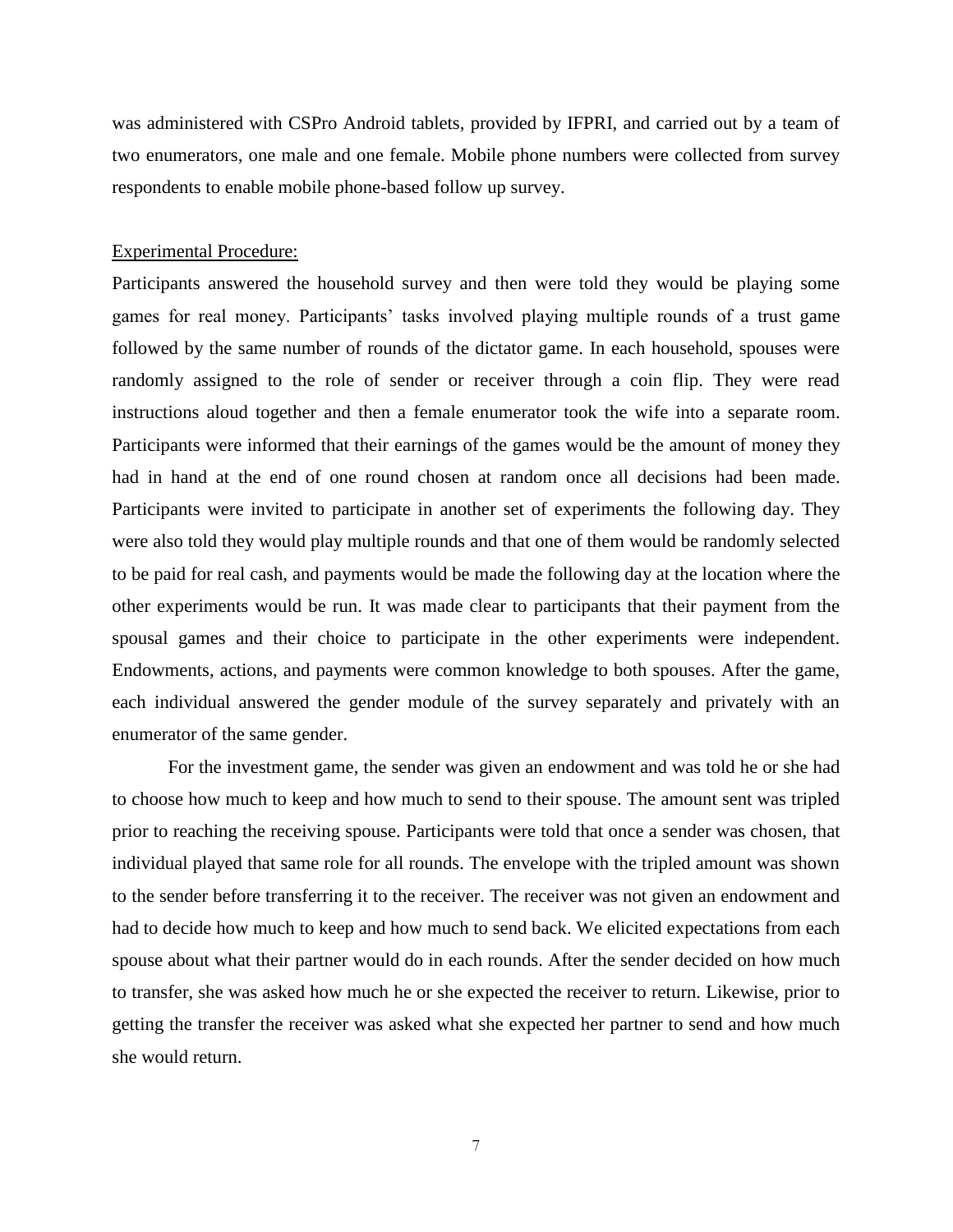After the investment game, spouses in both the sender and receiver roles played multiple rounds of the dictator game. Each was asked to make a second set of decisions. Participants were told to divide a new individual endowment between themselves and their spouse, but that with the dictator game the game ended with the divided endowment. Enumerators also explained that the amount their partner would receive would not be tripled and that the receiver would not have any further decisions to make. Each spouse knew their partner was playing the exact same game.

There were two within-subject treatments. Spouses played four rounds of each game alternating the sender's endowment between 100 or 200 Kenyan shillings in notes. Spouses played the first two rounds of each game without communication, and in the last two they were allowed to communicate. For the communication treatment rounds, participants were told they would be given a chance to talk to each other for a little bit before making their private decisions. There was no limit on how long they could talk. After they were done talking, the female enumerator took the wife back to a separate room prior to any decisions. In all households, the games were played in the same order. The investment game was played before the dictator game, the endowment was Ksh 100 first, and the no communication rounds were played before the communication rounds.

Charness et al. (2012) highlight the potential issues arising from within-subject experimental designs. The main concern is that identification may be threatened by exposing each subject to multiple treatments as a result of anchoring, framing, demand effects, and so on (Charness et al. (2012)). In any experimental design compromises are made. The within-subject design allows us to control for unobserved individual/couple heterogeneity econometrically via fixed-effects which is particularly relevant when using heterogeneous subjects in a sample.

This investment game differs from Berg et al. (1995) in three ways. There was no anonymity as spouses knew they were playing with each other. The receiver did not receive an endowment because the goal of the experiment was to test whether spouses attained efficient allocations, instead of disentangling whether sharing was driven by trust, altruism, or other alternative explanations. Finally, in half of the rounds spouses were allowed to communicate and discuss strategies in the game. This feature allows us to test whether communication improves allocation efficiency.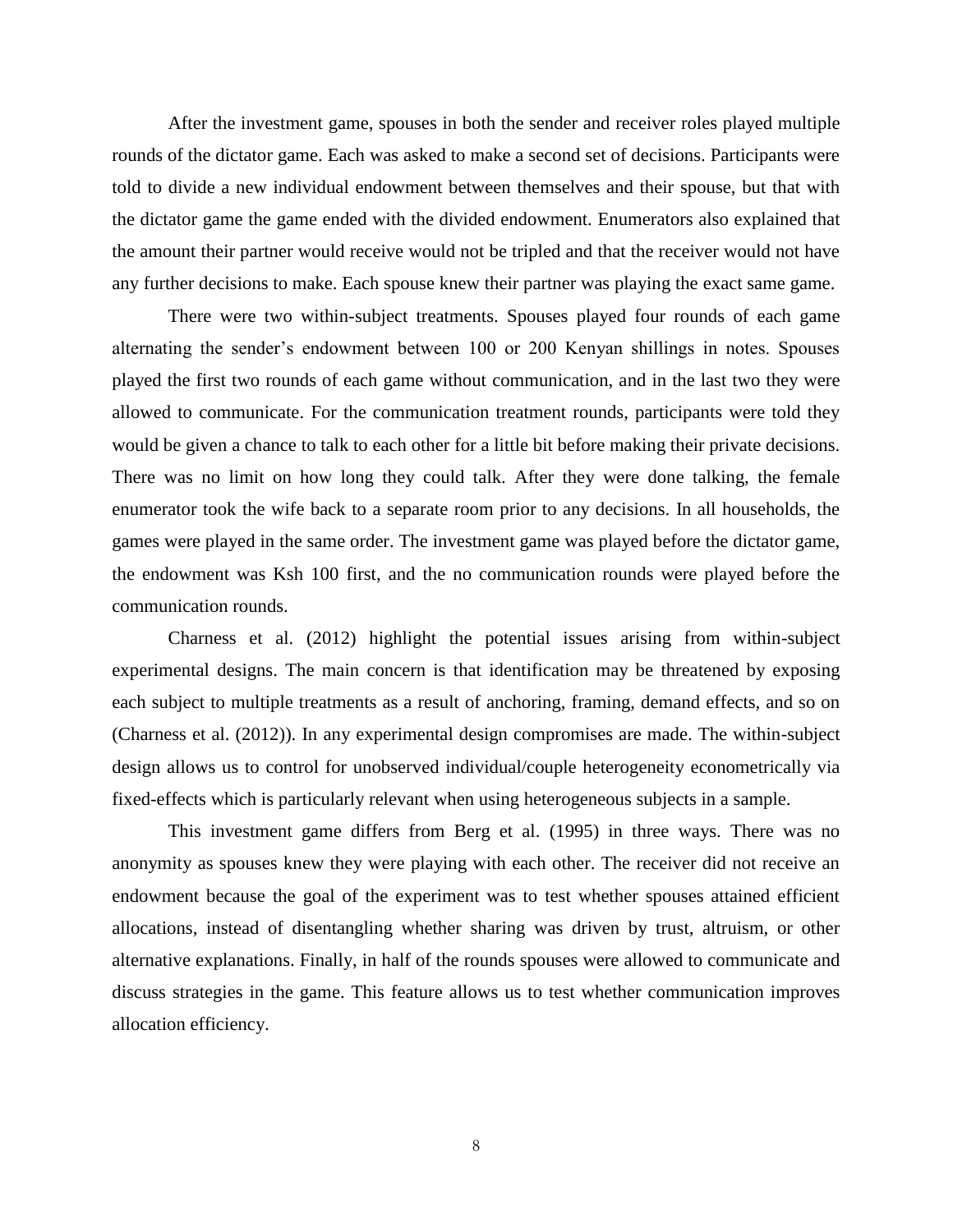#### Testable Hypotheses:

The unitary and cooperative models of the household implicitly assume intra-household allocation is Pareto optimum. It is assumed that spouses have perfect information, and make binding, costlessly enforceable agreements. However, individuals in married couples cannot formally enforce the allocations they prefer. Instead, they rely on caring, trust, and repeated interaction as informal contract enforcement mechanisms. The investment game allows for a direct test of whether intra-household allocation is efficient. The household earnings maximizing strategy in the game is for the sender to transfer the entire endowment, and any distribution of final earnings chosen by the returner is efficient. Sending less than the entire endowment implies losses in efficiency because the household is giving up the opportunity to earn 300% interest on the amount that is kept. On the other hand, sending a proportion of the endowment below 100% indicates that individual spouses are willing to incur a cost in order to maintain control over money.

*Hypothesis 1*: If intra-household allocation is cooperative, the sender transfers the entire endowment to his or her partner and the household earnings maximizing strategy is attained.

The literature using laboratory experiments to test for intra-household efficiency in developing countries finds that spouses behave opportunistically and that control over money matters (Hoel, 2015; Jakiela & Ozier, 2015; Castilla, 2016; Schaner 2015). However, in these experiments spouses are not allowed to communicate. In a cooperative household it is implicitly assumed that spouses communicate freely. When spouses are used to discussing and/or making decisions jointly on a regular basis, the experiment setting can potentially interfere with their ability to maximize household earnings. If that is the case, we would be mischaracterizing households as non-cooperative. For this reason, in half of the rounds of the investment (and the dictator game) spouses were allowed to communicate prior to making individual choices.

*Hypothesis 2*: Communication improves intra-household allocative efficiency.

In the case of married couples, the experiment is just a snap-shot of a more complex dynamic game. Spouses have prior information on their partners' behavior due to day-to-day interaction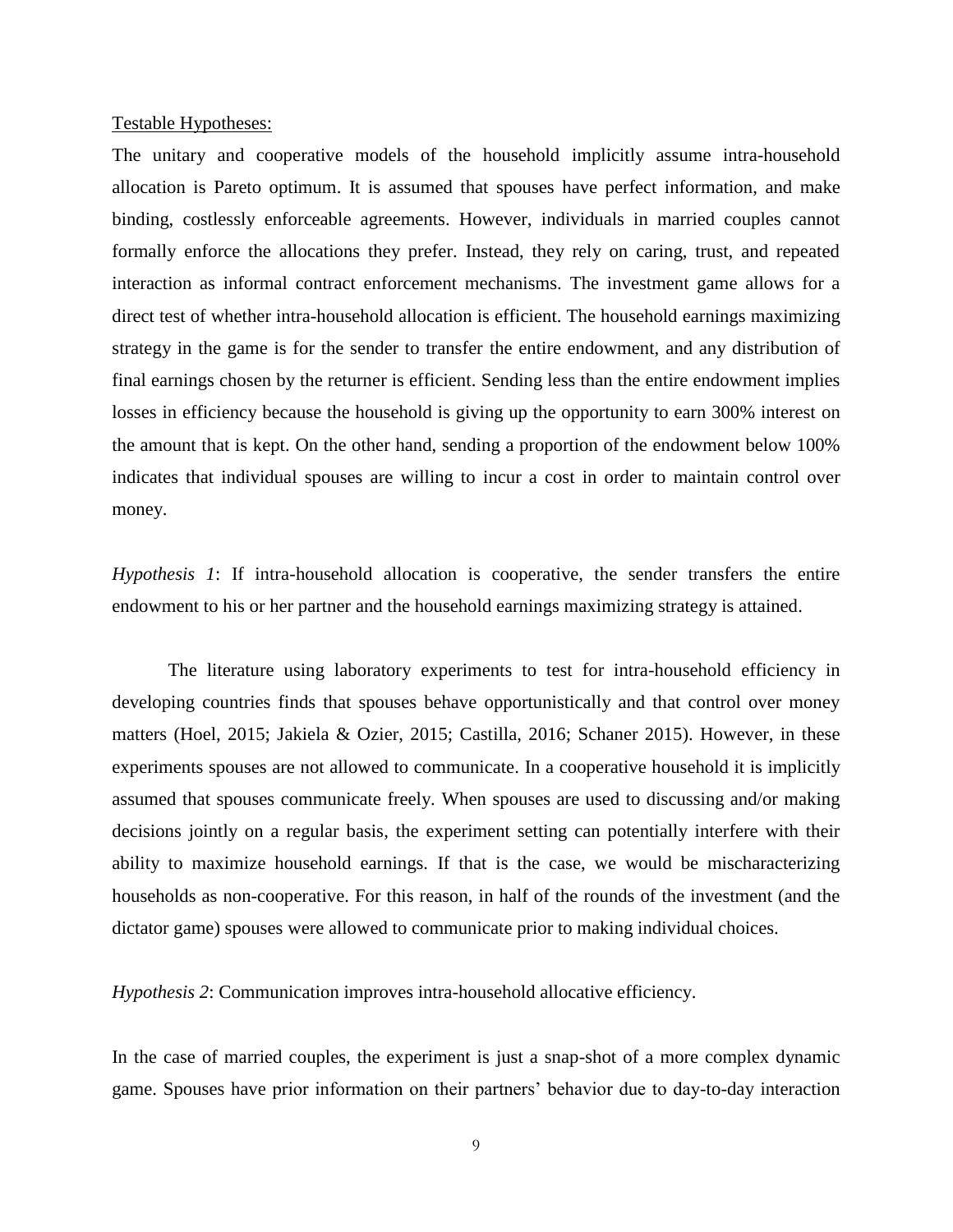which informs both their choices and their beliefs not only of their partners' response in the game, but also of what can happen with their earnings after the experiment. We elicited beliefs about each spouse's partner's behavior for every round of the game. This allows us to compare the beliefs of the receiver (sender) on the transfer made by the sender (receiver) to the actual amount sent (returned). By comparing beliefs to actual transfers we can examine whether there is heterogeneity across matching and not matching couples on efficiency and the effect of communication.

*Hypothesis 3*: Consistent households (matching beliefs) are more efficient (likely to be efficient) than households where actual and expected behavior in the game does not match.

We also conducted a household survey and a gender disaggregated survey. We use this data to explore household and individual spouse observables that correlate with inefficient behavior and with the probability of matching of beliefs with actual choices.

#### **3. Experimental Results**

The investment game allows for a direct test of whether intra-household allocation is efficient. The household earnings maximizing strategy in the game is to send the entire endowment as it is tripled, which should be observed in unitary or cooperative households. On the other hand, a proportion sent below 100% indicates that control over money matters and there are efficiency losses. Among the households in the sample the average amount transferred by senders is 62%, which is larger than what has been found in India (Castilla, 2015) or other regions in Kenya (Hoel, 2015). There were 51 spouse-round instances where the sender transferred the entire endowment, concentrated among 22 households (out of 119) averaging 2.3 (out of 4) decisions in which 100% was sent. There were only 6 households where the sender transferred everything on all four rounds. There were no instances where spouses in either role transfer nothing to their partners. These results imply that households are failing to earn on average Ksh 170, and up to Ksh 480, which is a considerable amount of money. The receiver's actions do not have efficiency consequences; however, receivers' decide the distribution of the earnings from the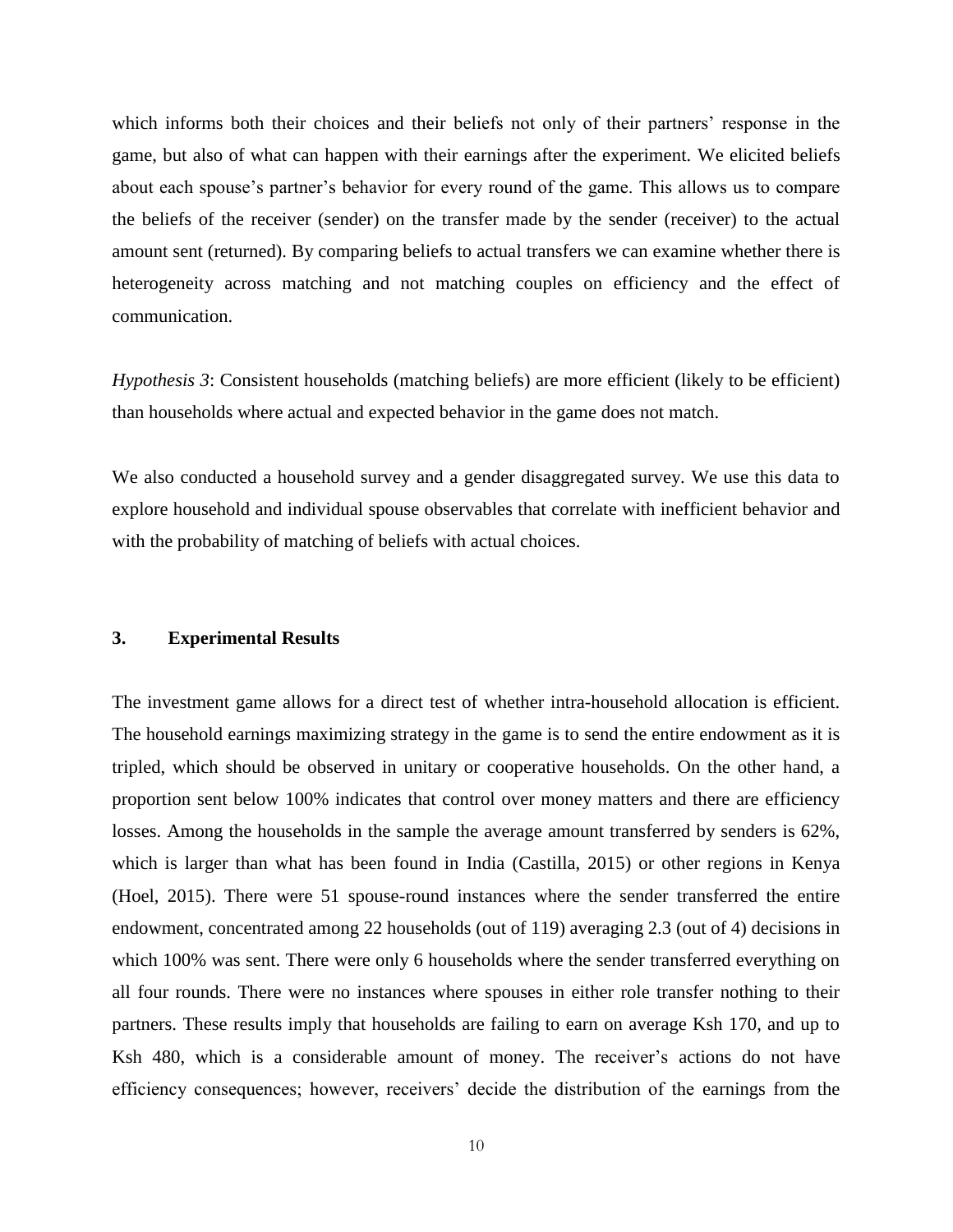game. Receiving spouses return 54% of the tripled amount on average. There are 17 households in which the receiver returns the entire amount at least in one round, and 4 households where he or she returns everything in all rounds.

|                           |          |            | Share Sent |                          | <b>Share Returned</b> |         |          |                          |  |
|---------------------------|----------|------------|------------|--------------------------|-----------------------|---------|----------|--------------------------|--|
|                           | Overall  | Control    |            | Treatment Diff. by Treat | Overall               | Control |          | Treatment Diff. by Treat |  |
| Actual                    | 62.25    | 60.19      | 64.31      | $-4.118**$               | 54.30                 | 53.50   | 55.10    | $-1.593$                 |  |
|                           | (19.73)  | (19.33)    | (19.95)    | [1.800]                  | (21.43)               | (20.34) | (22.49)  | [1.965]                  |  |
| <b>Beliefs of Partner</b> | 57.86    | 55.65      | 60.06      | $-4.412**$               | 54.19                 | 52.01   | 56.38    | $-4.372**$               |  |
|                           | (20.58)  | (19.42)    | (21.49)    | [1.877]                  | (21.50)               | (19.92) | (22.80)  | [1.962]                  |  |
| <b>Differences</b>        | 4.391*** | $4.537***$ | 4.243***   |                          | 0.108                 | 1.497   | $-1.281$ |                          |  |
| Actual - Beliefs          | [0.996]  | [1.593]    | [1.200]    |                          | [1.036]               | [1.571] | [1.349]  |                          |  |
| Wilcoxon                  | 0.0001   | 0.0068     | 0.0088     |                          | 0.6448                | 0.1111  | 0.2869   |                          |  |
| Sign Test                 |          |            |            |                          |                       |         |          |                          |  |
| Earnings Lost             | 169.5    | 176.9      | 162.1      | 15.126                   |                       |         |          |                          |  |
|                           | [107.9]  | [104.6]    | [110.8]    | [9.855]                  |                       |         |          |                          |  |
| N                         | 476      |            |            |                          |                       |         |          |                          |  |

**Table 1**: Beliefs and Actual shares transferred to spouse by communication treatment

**Note**: Standard deviations in parenthesis, standard errors in brackets. Treatment refers to communication. Earnings lost are computed as the differences between potential and realized earnings in any particular round. \*\*\* p-value<0.01, \*\* p-value<0.05,  $*$  p-value $< 0.10$ 

*Result 1*: Intra-household allocation is not cooperative on average as couples are unable to attain the maximum possible earnings.

The literature has found that inefficient intra-household allocation is prevalent in laboratory experiments in developing countries (Hoel, 2015; Jakiela & Ozier, 2015; Castilla, 2015; Schaner 2015). However, it is possible that these findings can be explained by not allowing spouses to communicate during the experiment, if it is the case that lack of discussion is foreign relative to the way they make decisions on a regular basis. In the last two rounds, spouses were allowed to talk to each other before they made their choices. During the no-communication rounds, senders transfer 4 percentage points less than in the rounds were they are allowed to communicate. Receivers do not exhibit any differences on the average proportion returned across the no-communication and communication rounds. The average earnings lost under the communication treatment are Ksh 15 lower than in the first two rounds, though the difference is not statistically significant. Therefore, while communication between spouses during laboratory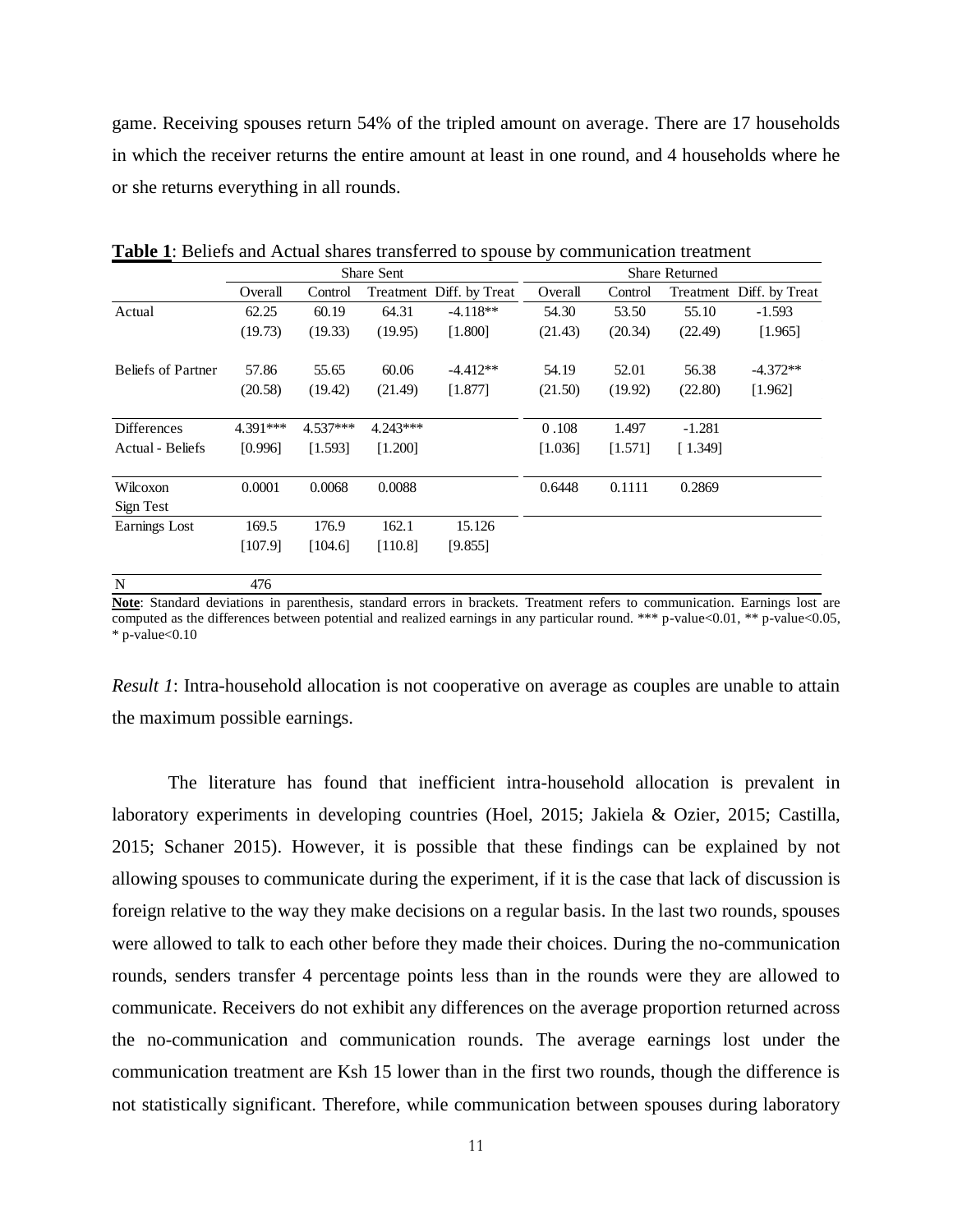experiments improves efficiency, couples continue to fail to attain the maximum possible earnings. The results are presented in Table 1.

*Result 2*: Communication improves allocative efficiency by 4 percentage points on average.

How well can spouses predict each other's behavior? We elicited beliefs on what each partner expected the other to do. Senders were asked how much they thought their spouse would send back after making the decision on how much to transfer and prior to finding out how much the receiver returned. Receivers were asked how much they expected their partner to transfer before being informed of the sender's choice. Table 1 contains averages of actual and expected behavior, as well as tests for differences. Senders transfer 4 percentage points more on average than what their partners expect, and this difference, while small, is statistically different from zero. In Figure 1 we present the kernel density estimates of both actual and expected behavior. The first notable result is that not only the average share sent, but the entire distributions of actual and believed behavior are statistically different. The reason why beliefs differ from actual choices of senders and not of receivers has an intuitive explanation. Senders have more information when we elicit their expectations relative to receivers because they know how much they sent and can better predict the response of their partners. Further, the returner's role is to divide the final earnings between them, which is similar to everyday decisions, while high stakes investment opportunities are not as common.





Mann-Whitney Test: 0.0003 Epps-Singleton Test: 0.0010



Mann-Whitney Test: 0.988 Epps-Singleton Test: 0.821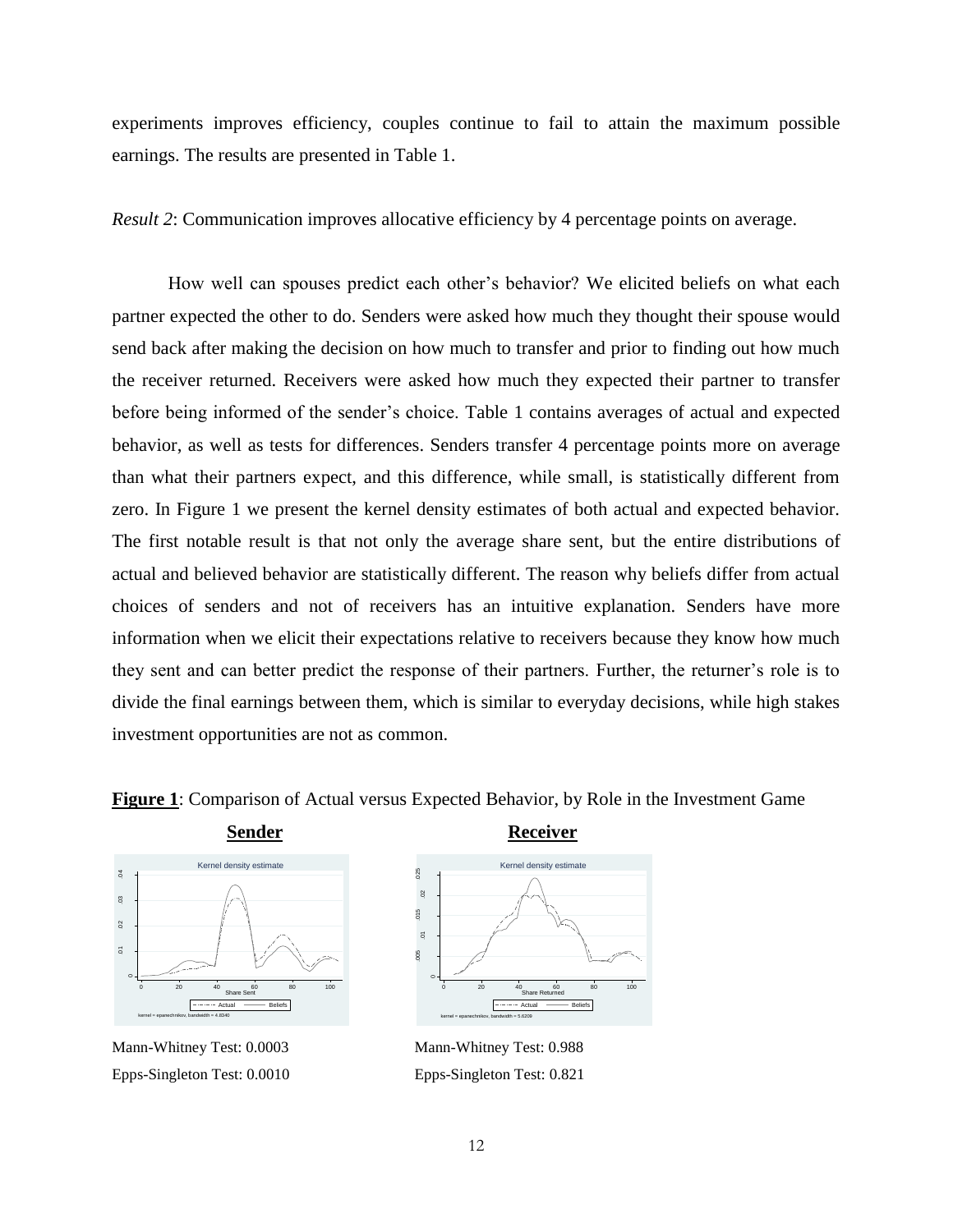Are senders reacting to receiver's behavior in the previous round? Senders transfer on average an increasingly larger proportion of their endowment as the rounds progress, from 58% on the first round to 64% on the fourth. Contrastingly, receivers return on average 53% on all rounds (except the  $3<sup>rd</sup>$  round where they transfer 56%). If senders where responding to the behavior of their partners in the receiving role then increasing in shares returned would be expected.

It is also possible that senders are deciding the proportion of their endowments to transfer based on their expectations about how their partners will divide the money. While senders' beliefs about the way their partners will distribute the transferred money do not change the household earnings maximizing strategy in a cooperative household, in a non-cooperative household control over money matters. Therefore, senders can be underinvesting in anticipation of their partner's behavior. The results suggest this is not the case. On the left panel of Table 1 we test for average differences in the actual and expected share returned. We find there are no average differences on the actual or expected share returned on average or in their distributions (Figure 1). Further, the share sent and the beliefs about the share returned by senders are not significantly correlated.

Can communication reduce the gap between beliefs and actual behavior in the game? On average, communication significantly reduces the gap between actual and expected behavior by about 4.4 percentage points for both senders and receivers. In Figure 2 we present boxplots of the difference between actual and believed behavior for each round. The average difference ranges between 3.5 and 5.5 percentage points across rounds for senders, and between -1.7 and 0.8 percentage points for receivers. Averages, however, obscure a great degree of heterogeneity. In the first two rounds, the gap between actual and expected share sent ranges from -70 to 70, while for returning behavior the gap ranges from -70 and 80. The spread in the gap between actual sending and returning behavior and beliefs closes considerably over rounds. By the last round, 64% of couples have perfectly aligned expectations over the share sent; the  $1<sup>st</sup>$  quartile, median, and  $3<sup>rd</sup>$  quartile are equal to zero, making those couples with a non-zero gap outliers. Therefore, communication reduces both the average and spread of the difference between expectations and beliefs though not enough to have a significant effect on efficiency.

An alternative explanation for the reduction in the gap between actual and expected share sent is learning. As individuals get more practice and more information, it is possible they adjust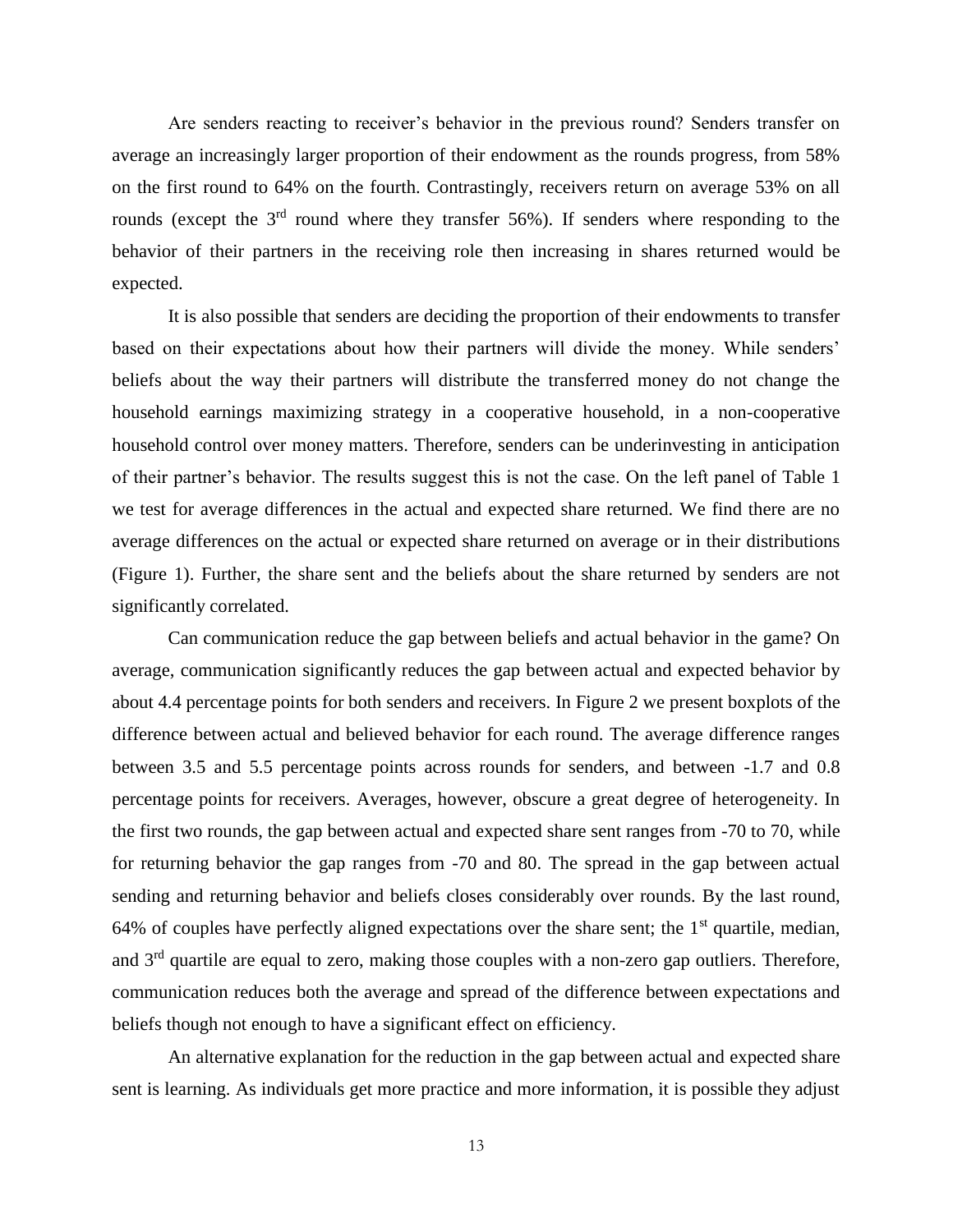their behavior even when they know only one round will be chosen at random to be paid for real. Evidence from multi-round games (trust, public goods, etc) indicates subjects get closer to the Nash equilibrium over rounds. However, in the case of spouses it is possible that as they get more practice they realize they can increase household earnings if they send more money. The results indicate senders transfer on average an increasingly larger proportion of their endowment as the rounds progress, from 58% on the first round to 64% on the fourth. Contrastingly, receivers return on average 53% on all rounds (except the  $3<sup>rd</sup>$  round where they transfer 56%). This would suggest that only senders learn. Further, the jump in the spread of the gap in both sending and returning from round 2 to round 3 is unlikely to be exclusively explained by learning. In learning one would expect a steady decline in the gap, not a sudden jump.



**Figure 2**: Difference by Actual and Beliefs across Rounds and Role

Figures 1 and 2 illustrates there is considerable heterogeneity both in play in the games and in whether beliefs match. Couples in which one spouse's beliefs accurately predict the others' behavior are different from those who cannot. It may be they can better communicate regarding financial decisions, or it could be they invest more in monitoring as a result of observed non-cooperative behavior. The experiment is well suited to examine differences in efficiency depending on whether actual and expected behaviors coincide. We define the couple's type using the frequency of matches between the share sent and the beliefs by the sender's spouse. If the actual choice of the sender and the beliefs of his or her partner match in 3 or more (out of 4) rounds, we say the couple is consistent. This way, whether beliefs match actual behavior is not only measured as a result of allowing spouses to communicate in the last 2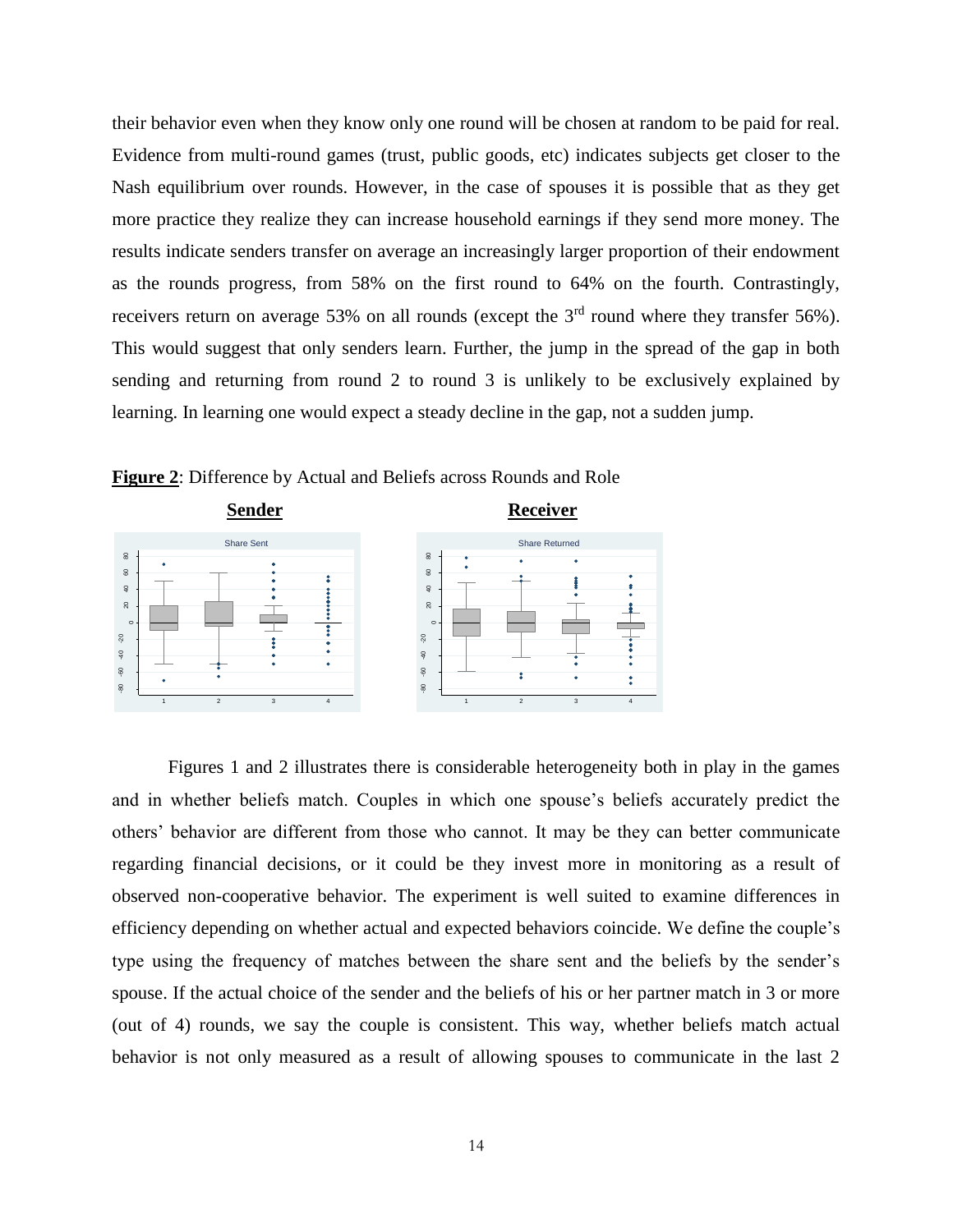rounds. There are 28% of couples (34 out of 119) whose beliefs and actual sending behavior are consistent.

In Table 2 we present summary statistics by type. Interestingly, couples where the share sent matches beliefs transfer on average 6 percentage points less and thus give up an average of Ksh 27.6 in potential earnings from the experiment; both statistically significant. Further, the majority of the mismatched decisions are such that senders transfer more than their spouses expect. The implication of these findings is that spouses who have accurate expectations are also those married to partners who invest resources less efficiently. Contrastingly, receiving spouses in inconsistent couples underestimate their partners' willingness to share. These results have important implications for efficient intra-household allocation. If individuals believe their partners will behave non-cooperatively, invest resources less efficiently, they potentially will do the same, furthering the losses. These results in a reduction of Ksh 48 in earnings lost.

*Result* 3: Consistent households (matching beliefs) are less efficient than households where actual and expected behavior in the game does not match.

|                           |              | <b>Share Sent</b> |               | <b>Share Returned</b> |            |               |  |  |
|---------------------------|--------------|-------------------|---------------|-----------------------|------------|---------------|--|--|
|                           | Inconsistent | Consistent        | Diff. by Type | Inconsistent          | Consistent | Diff. by Type |  |  |
| Actual                    | 63.99        | 57.48             | $6.081***$    | 54.83                 | 53.22      | 1.862         |  |  |
|                           | (20.84)      | (15.78)           | [1.984]       | (22.22)               | (19.45)    | [2.175]       |  |  |
|                           |              |                   |               |                       |            |               |  |  |
| <b>Beliefs of Partner</b> | 58.29        | 56.32             | 1.529         | 54.5                  | 53.73      | 1.081         |  |  |
|                           | (22.07)      | (16.17)           | [2.089]       | (22.25)               | (19.65)    | [2.183]       |  |  |
|                           |              |                   |               |                       |            |               |  |  |
| t-test differences        | $5.691***$   | 0.331             |               | 0.331                 | $-0.449$   |               |  |  |
| Actual - Beliefs          | [1.342]      | [0.902]           |               | [1.324]               | [1.486]    |               |  |  |
|                           |              |                   |               |                       |            |               |  |  |
| Wilcoxon                  | 0.000        | 0.905             |               | 0.845                 | 0.625      |               |  |  |
| Sign Test                 |              |                   |               |                       |            |               |  |  |
| N                         | 340          | 136               |               | 340                   | 136        |               |  |  |

**Table 2**: Beliefs and Actual shares transferred to spouse by type

**Note**: Standard deviations in parenthesis, standard errors in brackets. Treatment refers to communication. Earnings lost are computed as the differences between potential and realized earnings in any particular round. \*\*\* p-value<0.01, \*\* p-value<0.05,  $*$  p-value $< 0.10$ 

We examine whether matches are concentrated around 50% because it is a common focal point. There are 201 decisions where senders transferred 50% of their endowment, 68% of these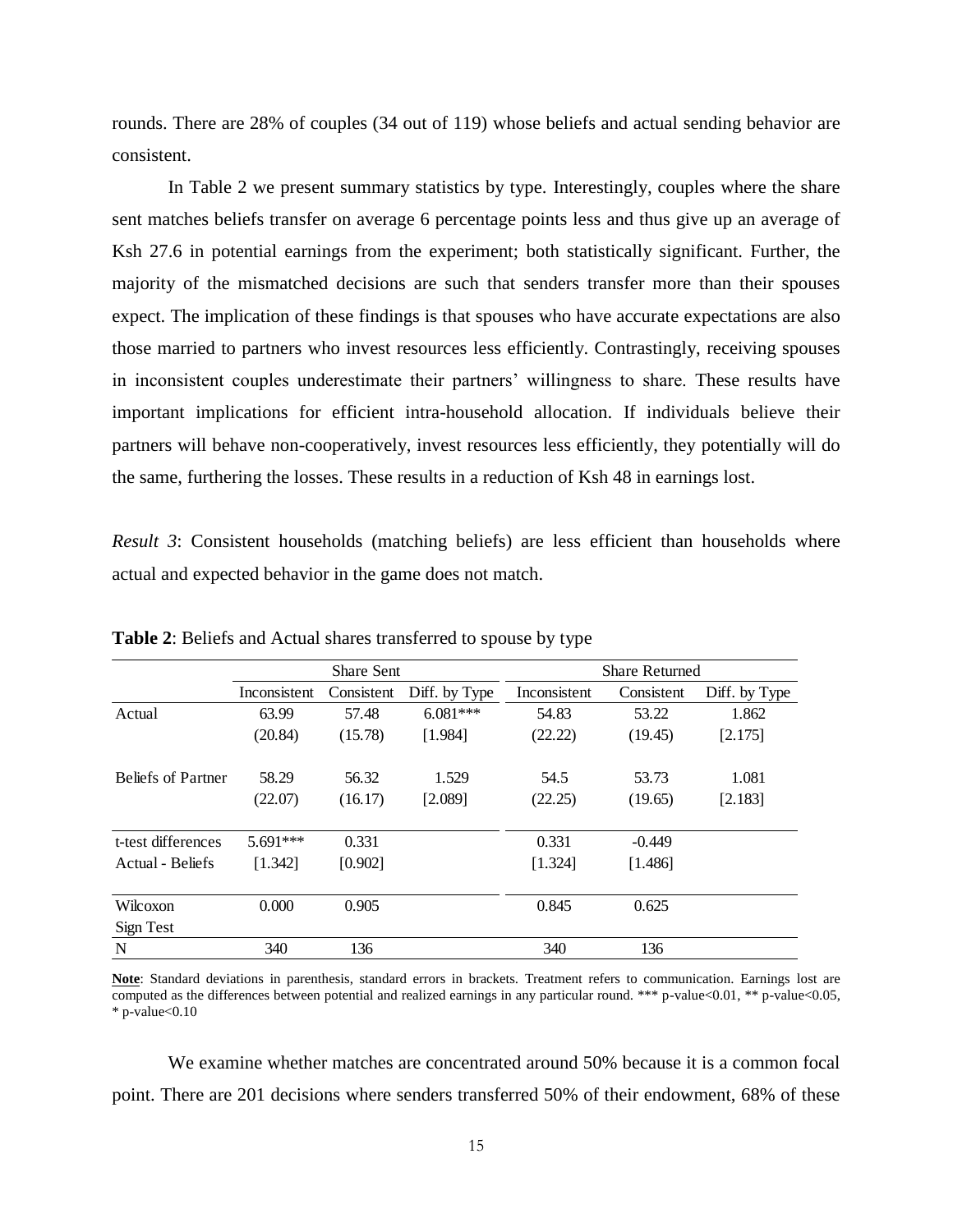were matched. Further, among the 232 decisions where the actual and beliefs of the share sent match, 59% correspond to senders transferring 50% of their endowment. A 50-50 split among returners, or even in the dictator games are justifiable as a focal point, however, for senders transferring only half of their endowments means they are giving up half of potential household earnings.

We further examine the robustness of the aforementioned results by regressing allocative inefficiency and the share sent on indicators of communication and matching of beliefs. Inefficiency is defined as the potential household earnings lost as a result of the decisions made by the sender. Because couples played multiple rounds of the game, we can control for household unobserved heterogeneity using a fixed-effects estimation strategy. We run the following model:

$$
Y_{it,r}^k = \beta_0 + \beta_1 C_t + \beta_2 I_{it} + \beta_3 b_{it,-r}^k + \alpha_i + \varepsilon_{it}
$$

Where  $Y_{it}^{k}$  is either the allocative inefficiency indicator, the share sent, or the share returned by spouse *i* in round *t*;  $C_t$  is an indicator equal to 1 if communication was allowed in round *t*;  $I_{it}$  is an indicator equal to 1 when beliefs and actual behavior matched, and zero otherwise;  $b_{it,-r}^k$  is the share that spouse *i* in role  $r$  expected spouse in role  $-r$  to transfer in round  $t$  given endowment  $w_t$ . The indicator of matching beliefs considers the share sent (returned) relative to the beliefs of the receiver (sender) over the share sent.

The results in Table 3 indicate that communication improves efficiency by Ksh 21 on average, even after controlling for beliefs and whether the couple is consistent. This increase in efficiency comes from a 5 percentage point increase in the share of the endowment sent to the receiver. There are no differences by communication treatment of matching of beliefs on the share returned. Consistent couples are more inefficiency giving up on average Ksh 29 of potential earnings. Nonetheless, there is a significant, small, and positive correlation between the expected and actual share sent. Likewise, the expected share returned is significantly and positively correlated with the actual share returned to the sender. Interestingly, all of these differences seem to be driven by men.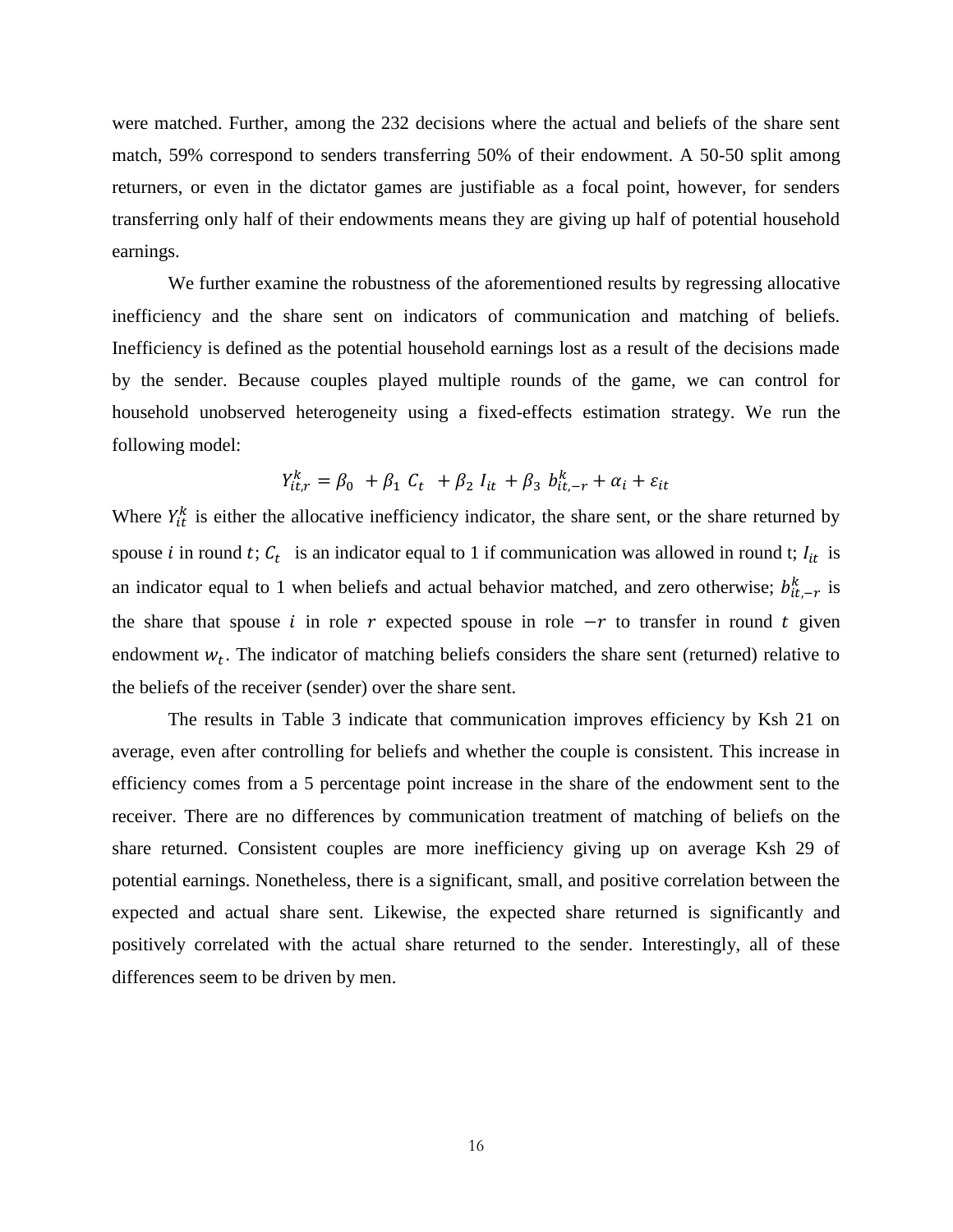|                             | Overall      |             |                   |              | Women      |                   |              | Men         |                   |  |  |
|-----------------------------|--------------|-------------|-------------------|--------------|------------|-------------------|--------------|-------------|-------------------|--|--|
|                             | Inefficiency | Share Sent  | Share<br>Returned | Inefficiency | Share Sent | Share<br>Returned | Inefficiency | Share Sent  | Share<br>Returned |  |  |
| Communication               | $-21.080***$ | 4.930***    | 0.033             | $-4.139$     | 1.794      | 1.653             | $-34.363***$ | $7.358***$  | $-1.056$          |  |  |
| $(=1$ if round 3 or 4)      | [7.612]      | [1.525]     | [1.633]           | [11.033]     | [1.973]    | [1.942]           | [9.394]      | [2.017]     | [2.653]           |  |  |
| Sending Beliefs Match       | 29.188**     | $-5.104***$ | $\overline{a}$    | 4.019        | $-0.584$   |                   | 52.554***    | $-9.630***$ |                   |  |  |
|                             | [11.163]     | [1.883]     |                   | [14.732]     | [2.330]    |                   | [16.119]     | [2.618]     |                   |  |  |
| Beliefs over Share Sent     | $-0.707**$   | $0.176***$  |                   | $-0.554$     | 0.112      |                   | $-1.016**$   | $0.269***$  |                   |  |  |
|                             | [0.338]      | [0.058]     |                   | [0.488]      | [0.076]    |                   | [0.483]      | [0.084]     |                   |  |  |
| Returning Beliefs Match     |              |             | 2.866             |              |            | 4.618             |              |             | 1.878             |  |  |
|                             |              |             | [1.993]           |              |            | [2.947]           |              |             | [2.765]           |  |  |
| Beliefs over Share Returned |              |             | $0.166**$         |              |            | 0.063             |              |             | $0.240**$         |  |  |
|                             |              |             | [0.078]           |              |            | [0.110]           |              |             | [0.110]           |  |  |
| Share Sent                  |              |             | 0.065             |              |            | 0.094             |              |             | 0.042             |  |  |
|                             |              |             | [0.079]           |              |            | [0.134]           |              |             | [0.100]           |  |  |
| Observations                | 476          | 476         | 476               | 232          | 232        | 232               | 244          | 244         | 244               |  |  |
| R-squared                   | 0.039        | 0.093       | 0.039             | 0.009        | 0.026      | 0.045             | 0.104        | 0.209       | 0.053             |  |  |

**Table 3**: Fixed-Effects Experimental Results

Are there differences in efficiency depending on the gender of the sender? Men send on average 64.7% of their endowments, while women send 59.5. The resulting potential household earnings lost from the experiment are Ksh 181 when the sender is female, and Ksh 158 if male. In both cases, the differences are statistically significant at the 1% level. Partners of women senders accurately predict their wives behavior on average. In contrast, partners of male senders expect their husbands to transfer 7.8 percentage points less. It is possible that the differences in the share sent by gender can be explained by men senders' wives distributing money more generously. However, women receivers return 4.5 percentage points less money to their husbands relative to their male counterparts. There are no average differences in men and women's beliefs about the share returned, implying women senders underestimate their husbands' returning behavior.

Communication has no effect on women senders as they continue to transfer statistically the same proportion of their endowments. Men receivers accurately predict their wives sending behavior on average regardless of communication. In contrast, men senders transfer 6 percentage points more in the communication rounds. Women receivers update their beliefs about the share of resources they will receive by 6 percentage points when communication is allowed though continue to underestimate their partners' behavior by the same margin (7.9 percentage points).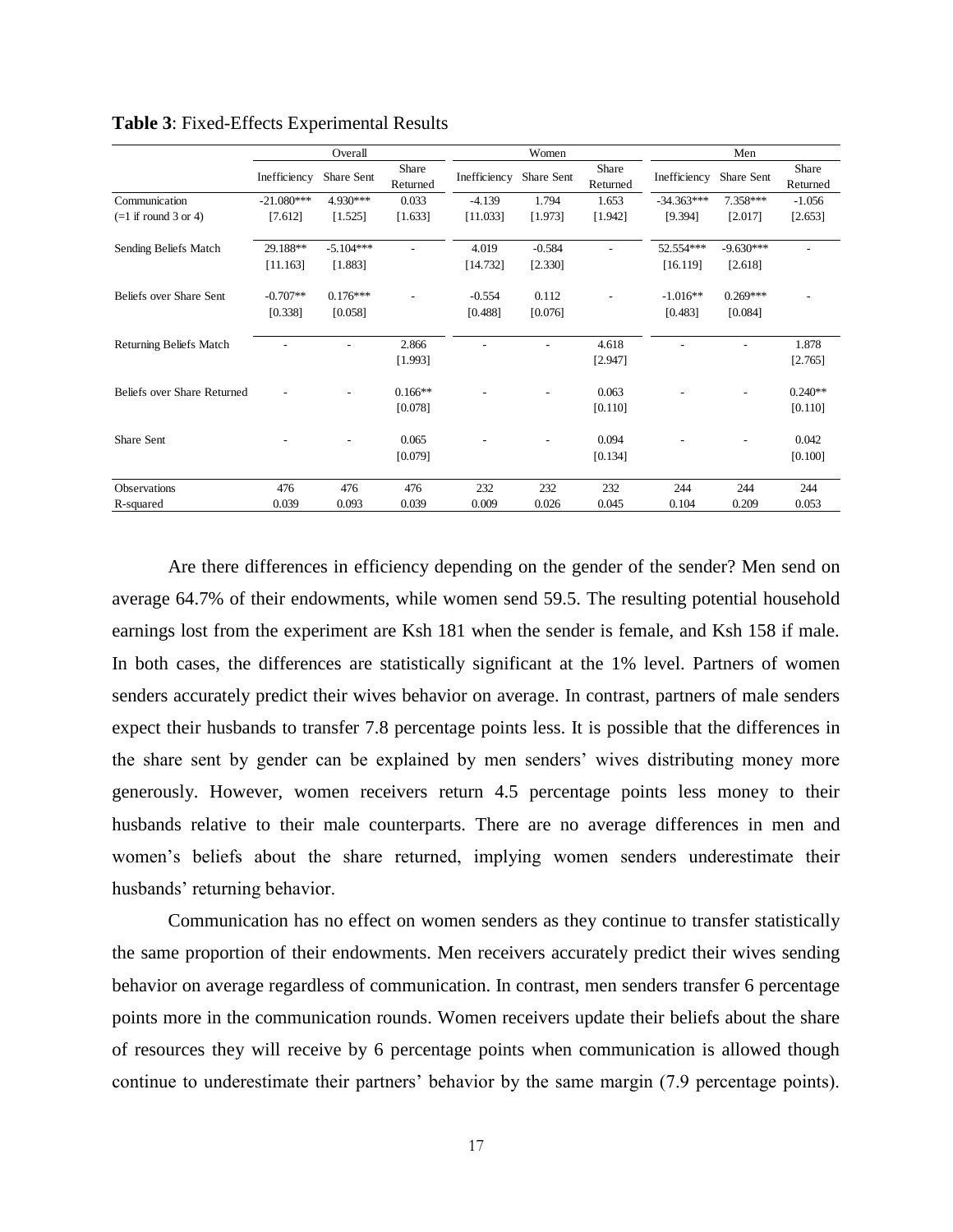Communication only has an effect of beliefs about returning behavior. In the first two rounds, women underestimate their partners' generosity but update their beliefs upwards in the later rounds by 6 percentage points, eliminating any statistical differences between actual and expected share returned. Men start off correctly predicting their wives returning behavior in the first two rounds but in the communication rounds update their beliefs upwards while their wives do not change their behavior. Overall, it seems that men are more responsive to communication than women.

|                       |           |         | <b>Women Senders</b> |                          | Men Senders |          |             |                          |  |
|-----------------------|-----------|---------|----------------------|--------------------------|-------------|----------|-------------|--------------------------|--|
|                       | Overall   | Control |                      | Treatment Diff. by Treat | Overall     | Control  |             | Treatment Diff. by Treat |  |
| <b>Share Sent</b>     |           |         |                      |                          |             |          |             |                          |  |
| Actual                | 59.48     | 58.53   | 60.43                | $-1.897$                 | 64.73       | 61.65    | 67.83       | $-6.230**$               |  |
|                       | (19.94)   | (19.98) | (19.94)              | [2.621]                  | (19.27)     | (18.67)  | (19.44)     | [2.430]                  |  |
| Beliefs by Spouse     | 58.75     | 57.41   | 60.09                | $-2.672$                 | 56.76       | 53.8     | 59.75       | $-6.066**$               |  |
| in Receiver Role      | (22.24)   | (20.32) | (24.02)              | [2.921]                  | (18.86)     | (18.43)  | (18.89)     | [2.389]                  |  |
| <b>Differences</b>    | 0.732     | 1.120   | 0.344                |                          | 7.868***    | 7.786*** | 7.951***    |                          |  |
| Actual - Beliefs      | [1.495]   | [2.461] | [1.710]              |                          | [1.289]     | [2.013]  | [1.621]     |                          |  |
| <b>Share Returned</b> |           |         |                      |                          |             |          |             |                          |  |
| Actual                | 56.58     | 55.09   | 58.07                | $-2.978$                 | 52.26       | 52.00    | 52.52       | $-0.275$                 |  |
|                       | (21.49)   | (20.26) | (22.65)              | [2.821]                  | (21.28)     | (20.47)  | (22.15)     | [2.719]                  |  |
| Beliefs by Spouse in  | 53.15     | 50.06   | 56.23                | $-6.169**$               | 55.38       | 53.93    | 56.83       | $-2.663$                 |  |
| Sender Role           | (21.23)   | (18.90) | (23.01)              | [2.764]                  | (21.80)     | (20.82)  | (22.74)     | [2.784]                  |  |
| Differences           | $3.431**$ | 5.027** | 1.835                |                          | $-3.051**$  | $-1.858$ | $-4.245***$ |                          |  |
| Actual - Beliefs      | [1.575]   | [2.383] | [2.060]              |                          | [1.330]     | [2.028]  | [1.723]     |                          |  |
| $\mathbf N$           | 232       | 115     | 116                  |                          | 244         | 121      | 122         |                          |  |

#### **Table 4**: Gender Differences

**Note**: Standard deviations in parenthesis, standard errors in brackets. Treatment refers to communication. Earnings lost are computed as the differences between potential and realized earnings in any particular round. \*\*\* p-value<0.01, \*\* p-value<0.05,  $*$  p-value $< 0.10$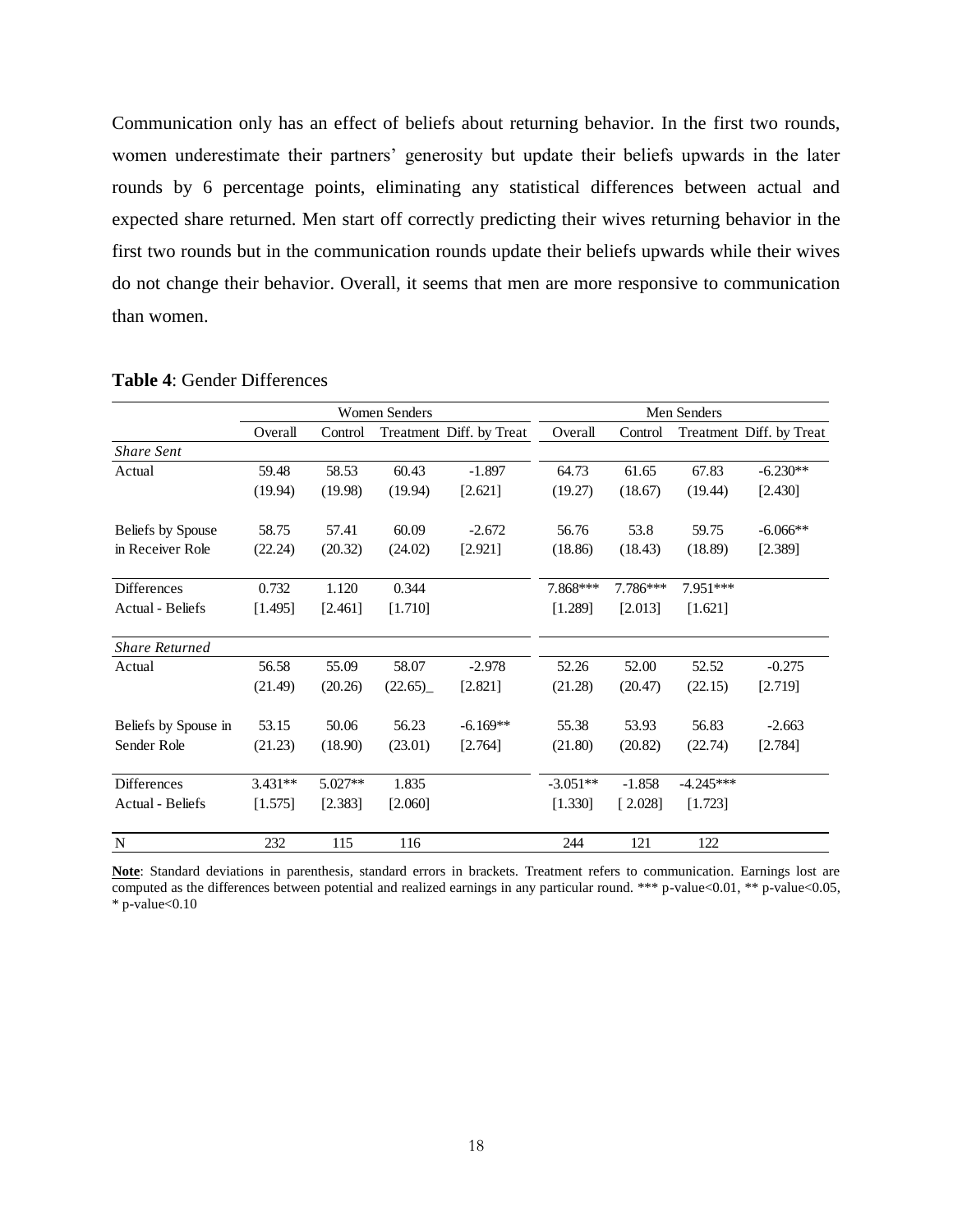#### **4. Is behavior in the Investment Game related to Survey Responses?**

The aforementioned experimental results support the rejection of a unitary or cooperative household and indicate that spouses engage in a non-cooperative household allocation contract. Therefore, it is important to examine whether there are differences in observable individual and household characteristics across more and less cooperative households. In what follows, we examine correlates of behavior in the laboratory obtained from the household survey. We estimate the following regression using household random effects:

$$
Y_{it,r}^k = \beta_0 + \beta_1 C_t + \beta_2 X_i + \beta_3 b_{it,-r}^k + \alpha_i + \varepsilon_{it}
$$

Where  $Y_{it}^{k}$  is either the allocative inefficiency indicator, the share sent, or the share returned by spouse *i* in round *t*;  $C_t$  is an indicator equal to 1 if communication was allowed in round *t*;  $X_i$ are indicators of influence over decisions, control over money, and household decision-making;  $b_{it,-r}^k$  is the share that spouse *i* in role r expected spouse in role  $-r$  to transfer in round t given endowment  $w_t$ .

As mentioned when discussing Table 3, beliefs and actual behavior are positively and significantly correlated. We asked each spouse individually and separately to rate on a scale of 1 to 5 their influence over own and household savings, as well as to indicate if they consider themselves the main decision-maker in their household. Individuals who have little to no influence over their own savings send 7 percentage points more. It is also the case that being the main decision-maker in the household correlates positively with the share sent and thus with efficient allocation. This suggests that households were one spouse makes most of the decisions observe more efficient behavior in the game. We also asked spouses to rate in a scale of 1 to 5 how much they trust their spouse over financial matters. Individuals who report trusting their spouse completely or mostly also send more money.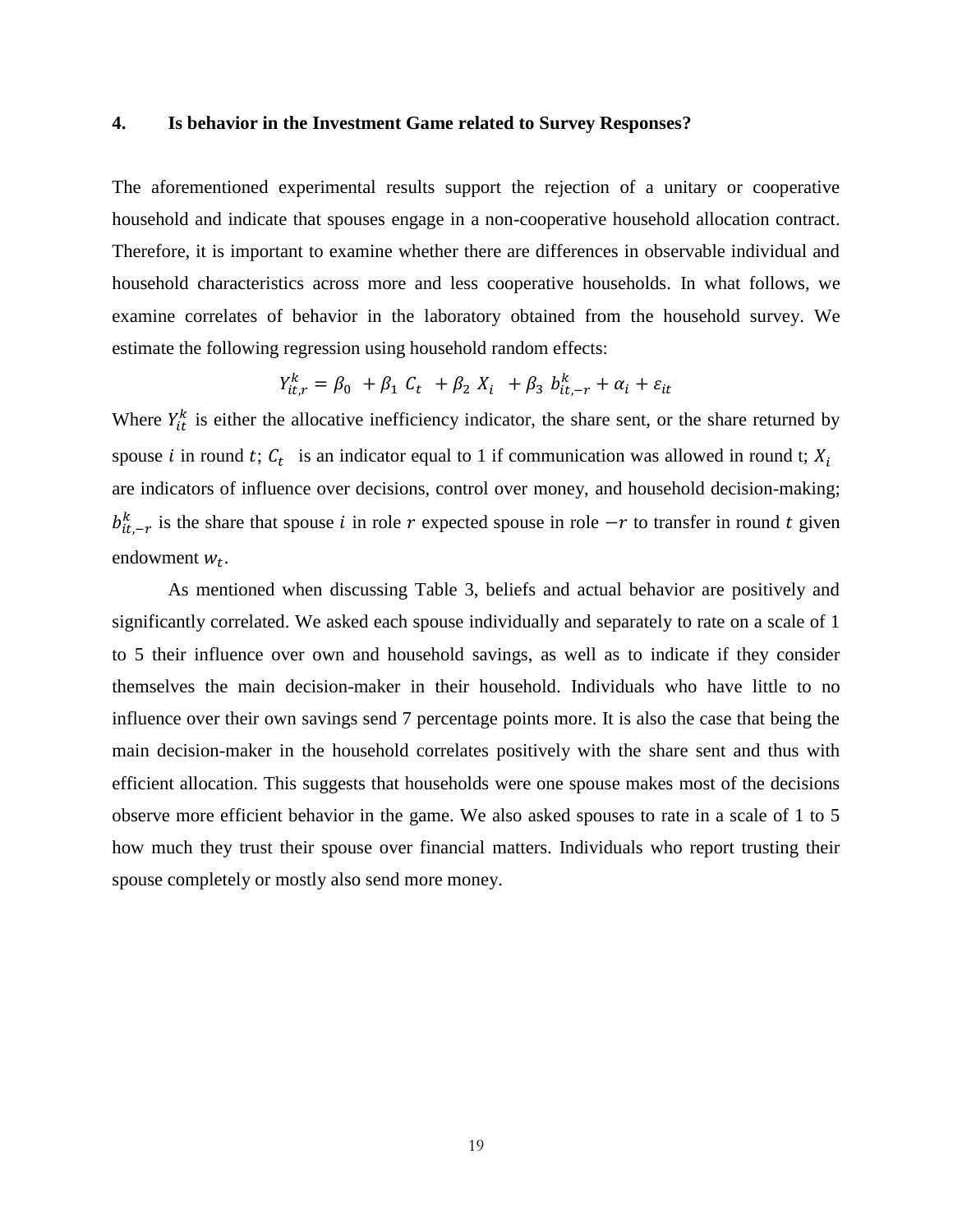|                              | Overall                 |                       |                       |                         | Women                 |                       | Men                            |                       |                       |
|------------------------------|-------------------------|-----------------------|-----------------------|-------------------------|-----------------------|-----------------------|--------------------------------|-----------------------|-----------------------|
|                              | Inefficiency Share Sent |                       | Share<br>Returned     | Inefficiency Share Sent |                       | Share<br>Returned     | <b>Inefficiency Share Sent</b> |                       | Share<br>Returned     |
| Beliefs over Share Sent      |                         | $0.257***$<br>[0.050] |                       |                         | $0.219***$<br>[0.071] |                       |                                | $0.271***$<br>[0.071] |                       |
| Beliefs over Share Returne   |                         |                       | $0.322***$<br>[0.064] |                         |                       | $0.266***$<br>[0.090] |                                |                       | $0.427***$<br>[0.086] |
| Some or No Influence         | $-35.039**$             | $7.337**$             | 2.879                 | $-37.107$               | 7.990*                | 6.042                 | $-39.524$                      | 8.108                 | $-0.148$              |
| over Own Savings             | [16.428]                | [3.308]               | [3.871]               | [23.316]                | [4.505]               | [4.818]               | [27.495]                       | [5.137]               | [5.457]               |
| More or Total Influence      | $-12.378$               | 2.434                 | 3.674                 | $-38.586$               | 9.891                 | 8.972                 | $-4.731$                       | $-0.668$              | 5.976*                |
| over Own Savings             | [17.228]                | [3.225]               | [3.092]               | [41.406]                | [7.430]               | [5.834]               | [19.244]                       | [3.943]               | [3.436]               |
| Main Decision-Maker          | $-21.116*$              | $4.923**$             | $-2.974$              | $-9.251$                | 0.953                 | 8.674*                | $-11.081$                      | 1.211                 | $-3.996$              |
|                              | [12.467]                | [2.410]               | [2.445]               | [45.741]                | [9.847]               | [4.787]               | [35.456]                       | [6.323]               | [5.144]               |
| Do you buy gifts for         | $-9.851$                | 1.500                 | $6.126**$             | $-25.936$               | 4.665                 | 10.850***             | $-19.001$                      | 3.183                 | 3.019                 |
| your spouse?                 | [13.119]                | [2.636]               | [2.616]               | [20.819]                | [4.168]               | [3.898]               | [20.846]                       | [4.252]               | [3.766]               |
| <b>Trust with Finances</b>   | $-32.080*$              | $6.880**$             | $-1.298$              | $-34.796$               | $7.331*$              | 6.056                 | $-31.235$                      | 6.935                 | $-7.845**$            |
| $(=1 f$ completely or a lot) | [17.412]                | [3.380]               | [4.256]               | [21.282]                | [3.991]               | [5.279]               | [33.832]                       | [6.573]               | [3.884]               |
| <b>Joint Finances</b>        | $-6.539$                | $-0.265$              | $-3.168$              | 7.817                   | $-1.623$              | $-8.314**$            | $-12.863$                      | $-0.723$              | 2.572                 |
|                              | [13.127]                | [2.708]               | [3.318]               | [21.145]                | [4.145]               | [4.217]               | [18.937]                       | [4.028]               | [3.796]               |
| Communication                | $-15.126**$             | 2.982*                | 0.186                 | $-4.267$                | 1.312                 | 1.336                 | $-25.451**$                    | 4.586**               | $-0.863$              |
| $(=1$ in rounds 3 and 4)     | [7.526]                 | [1.587]               | [1.682]               | [10.730]                | [2.210]               | [2.183]               | [10.828]                       | [2.300]               | [2.619]               |
| $\mathbf N$                  | 476                     | 476                   | 476                   | 232                     | 232                   | 232                   | 244                            | 244                   | 244                   |

#### **Table 5**: Correlates of Behavior in Investment Game

**Note**: Standard errors in brackets clustered at the spouse level. Regressions estimated using household=spouse random effects. \*\*\* p-value< $0.01$ , \*\* p-value< $0.05$ , \* p-value< $0.10$ 

#### **5. Conclusions**

In this paper we presented results from an investment game conducted among established couples. In August through September 2015, we conducted laboratory experiments among a sample of 121 married couples in the Sasumua watershed area in Kenya. The experiment consisted of investment and dictator games where spouses were randomly assigned to the role of sender or receiver. The household earnings maximizing strategy is in direct contrast with the self-interest optimum; the household earnings maximizing strategy is to send the entire amount (as it is tripled), while the subgame perfect Nash equilibrium of the game between strangers under anonymity is to not send anything because the receiver has an incentive to keep the entire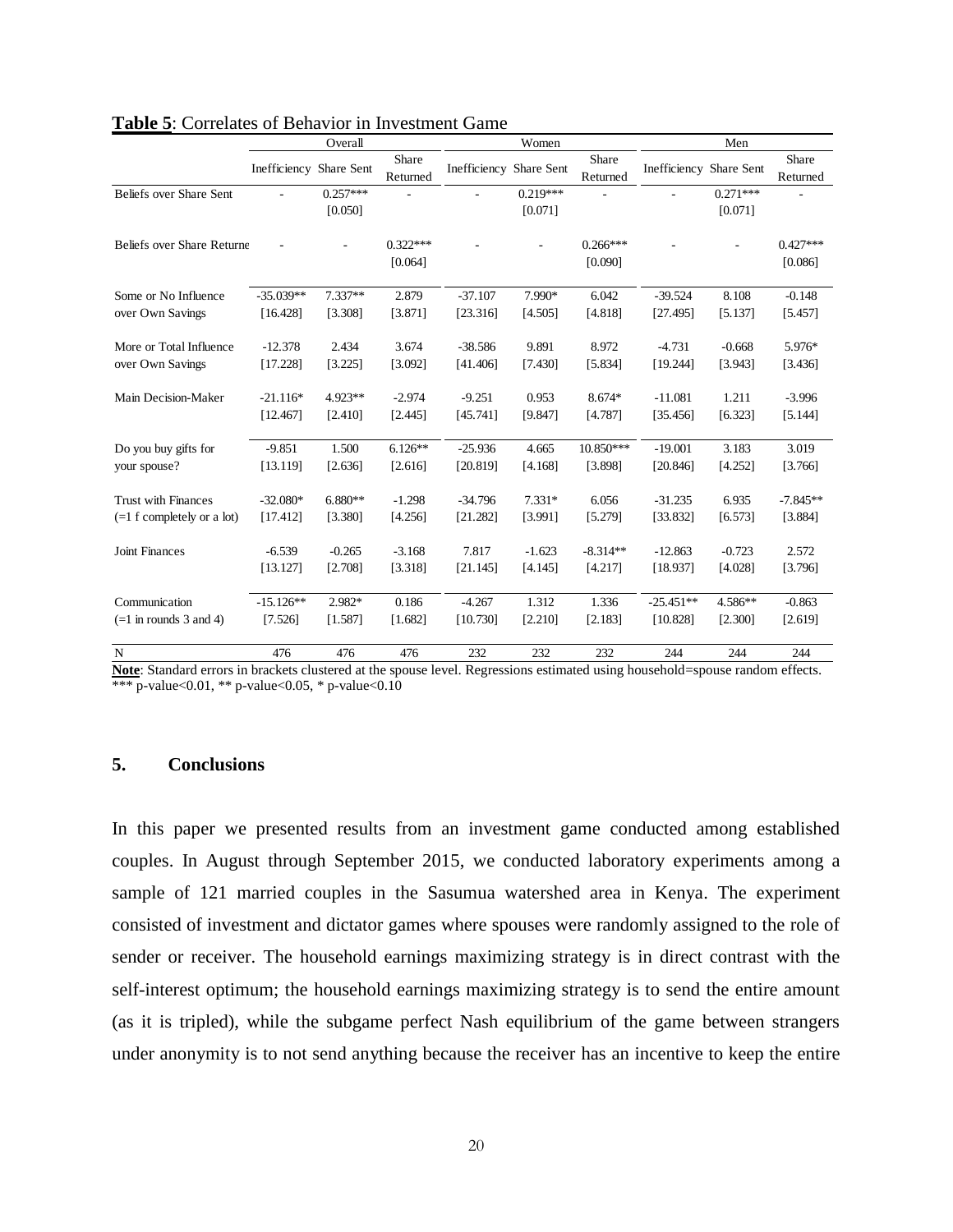amount. In the context of intra-household allocation, only sender behavior has efficiency implications, while receiver behavior determines the distribution of final earnings in the game.

In the standard investment game (played between strangers and under anonymity) the proportion transferred by the sender is an indicator of trust that the receiver will share some of the earnings, while the proportion that is returned is an indicator of reciprocity (Camerer (2003)). Cox (2004) suggests further reasons to transfer a non-zero amount on either case, such as otherregarding preferences, pure altruism, or inequality aversion. In the case of married couples, the experiment is just a snap-shot of a dynamic and more complex game due to the lack of anonymity and because spouses interact on a regular basis. For this reason, we refrained from using the game results to identify trust and reciprocity, or to disentangle alternative explanations for sharing, as it is plausible to assume that spouses have altruistic preferences as they care for each other, in addition to trusting each other (at least to some extent). Instead, we focused on the effect of communication on allocative efficiency and whether spouses are able to predict their partners' behavior.

We find that spouses in the sender role transfer 62 percent of their endowment on average to their partners. However, they are still failing to earn between Ksh 170 and Ksh 480. Communication does improve allocation efficiency by 4 percentage points, and has no effect of the final distribution of resources between spouses, aka returning behavior. We elicited beliefs on what each partner expected the other to do. Senders were asked how much they thought their spouse would send back after making the decision on how much to transfer and prior to finding out how much the receiver returned. Receivers were asked how much they expected their partner to transfer before being informed of the sender's choice. We find that matching of expected and actual behavior is correlated with a lower proportion sent and thus less efficiency. This suggests that spouses in less cooperative household invest in knowing what their partners will do more than those in more cooperative households. Interestingly, after communicating both spouses, both spouses adjust the shares transferred and their beliefs over what their partner will transfer upwards by the same proportion.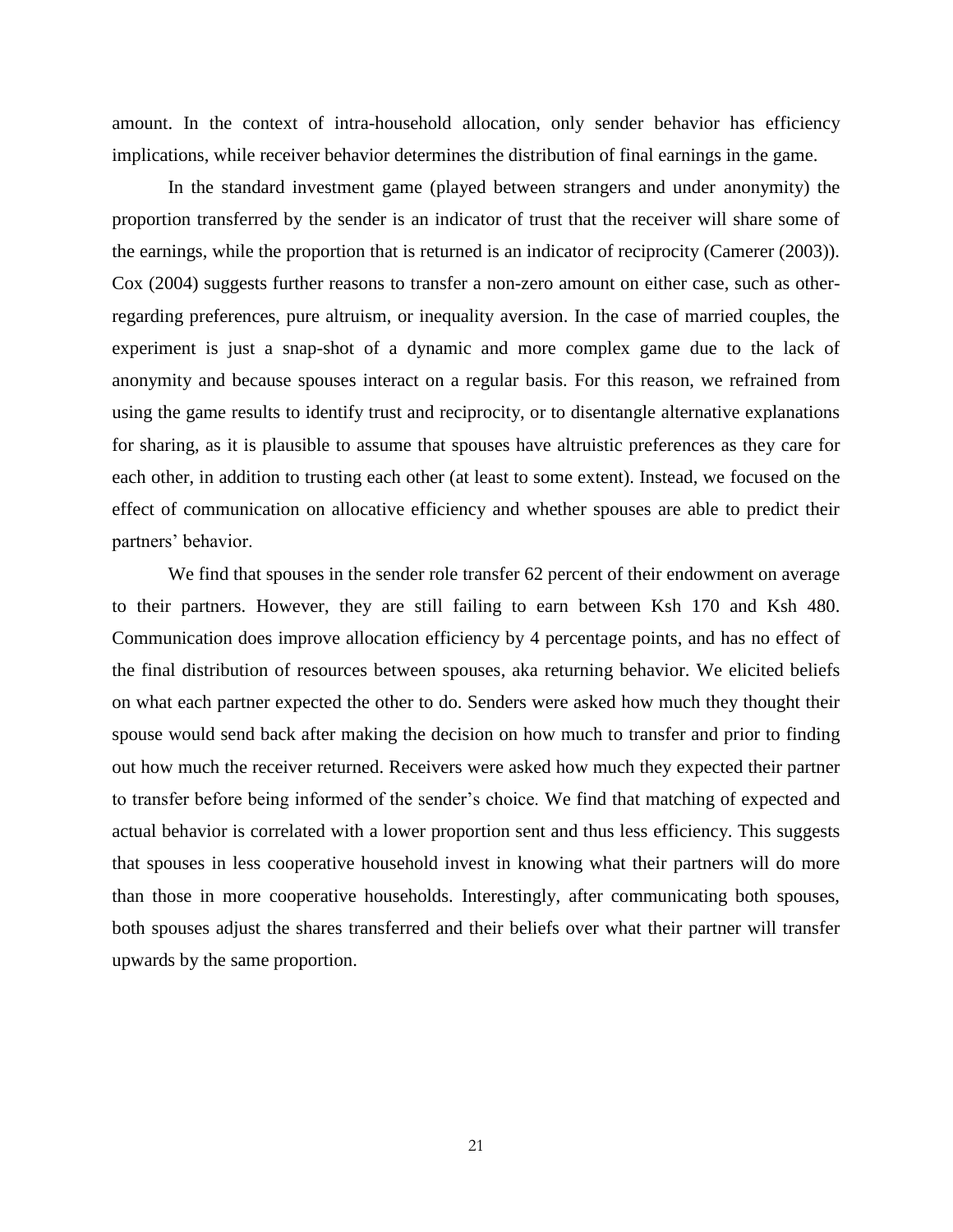#### **References**

- Abadian, S. (1996). Women's autonomy and its impact on fertility. *World Development* 24(12): 1793– 1809.
- Beegle, K., Frankenberg, E., and Thomas, D. (2001). Bargaining power within couples and use of prenatal and delivery care in Indonesia. *Studies in family planning* 32(2): 130–146.
- De Brauw, A., Gilligan, D., Hoddinott, J., and Roy, S. (2014). The Impact of Bolsa Família on Women's Decision-Making Power. *World Development* 59: 487-504.
- Haddad, L. and Hoddinott, J. (1994). Women's Income and Boy-Girl Anthropometric Status in the Cote d'Ivoire. *World Development* 22(4): 543–553.
- Reggio, I. 2011. The influence of the mother's power on her child's labor in Mexico. *Journal of Development Economics* 96(1): 95–105.
- Quisumbing, A. and Brière, B. de La, 2000. Women's assets and intrahousehold allocation in rural Bangladesh: Testing measures of bargaining power. FCND Discussion Paper. 86. International Food Policy Research Institute. 1-79.
- Quisumbing, A. R., and Maluccio, J. A. (2000). Intrahousehold Allocation and Gender Relations: New Empirical Evidence. Gender and Development Working Paper Series. 2. Washington, DC.
- Sahn, D.E. and Stifel, D.C., 2010. Parental Preferences for Nutrition of Boys and Girls : Evidence from Africa. *Journal of Development Studies* 39(1):37–41.
- Ashraf, Nava. 2009. "Spousal Control and Intra-household Decision Making: An Experimental Study in the Philippines." *American Economic Review*, 99 (4), 1245–1277.
- Ashraf, Nava, Bohnet, Iris and Nikita Piankov. 2006. Decomposing Trust and Trustworthiness. *Experimental Economics* 9: 193-208.
- Banerjee, Abhijit V. and Esther Duflo. 2007.The Economic Lives of the Poor. Journal of Economic Perspectives—Vol. 21, No. 1, pp. 141–167
- Barr, Abigail. 2003. Trust and Expected Trustworthiness: Experimental evidence from Zimbabwean villages. *The Economic Journal*, 113 (July), 614–630.
- Bellemare, Charles and Sabine Kröger. 2007. On Representative Social Capital. *European Economic Review*, Volume 51(1): pp. 1-246.
- Berg, J., Dickhaut, J., and McCabe, K.A. (1995), "Trust, Reciprocity, and Social History." *Games and Economic Behavior*. 10, 290-307.
- Bobonis, Gustavo J. (2009) Is the Allocation of Resources within the Household Efficient? New Evidence from a Randomized Experiment. Journal of Political Economy, 117(3), 453-503.
- Buchan, Nancy R., Rachel T.A. Croson, Sara Solnick. 2008. Trust and gender: An examination of behavior and beliefs in the Investment Game. Journal of Economic Behavior & Organization, 68, pp. 466–476
- Camerer, C.F. (2003). Behavioral Game Theory. Princeton: Princeton University Press.
- Castilla, Carolina. 2011. Intra-Household Allocation under Incomplete Information. Doctoral Dissertation, The Ohio State University.
- Castilla, Carolina and Thomas Walker. 2013a. "Is Ignorance Bliss? The Effect of Asymmetric Information between Spouses on Intra-Household Allocations." *American Economic Review*,  $103$  (5), pp.  $263 - 268$ .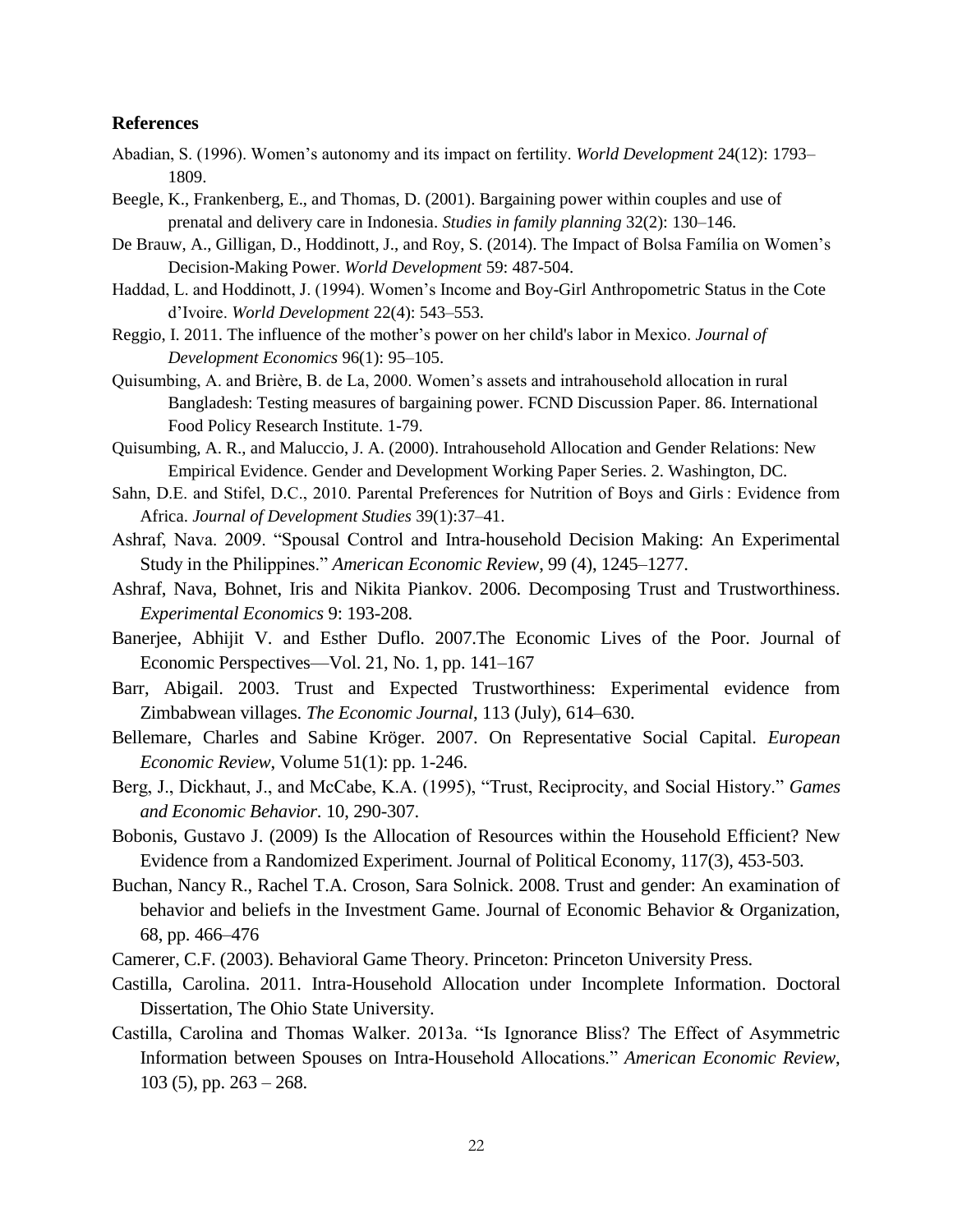- Castilla, Carolina. 2014. What's Yours is Mine, and What's Mine is Mine: Bargaining Power and Income Concealing between Spouses in India. Unpublished.
- Castilla, Carolina. Trust and Reciprocity between Spouses in India. Forthcoming American Economic Review, May 2015.
- Cox, J.C. (2004) "How To Identify Trust and Reciprocity." *Games and Economic Behavior*. 46, 260-281.
- Croson, Rachel and Nancy Buchan. 1999. Gender and Culture: International Experimental Evidence from Trust Games. The American Economic Review, Vol. 89, No. 2, pp. 386-391
- Croson, Rachel and Uri Gneezy. 2009. Gender Differences in Preferences. Journal of Economic Literature, 47:2, 448–474
- Chaudhuri, Ananish and Lata Gangadharan. 2007. An Experimental Analysis of Trust and Trustworthiness. Southern Economic Journal, Vol. 73, (4), pp. 959-985.
- Chen, Joyce and Collins, L. 2014. Let's Talk About the Money: Spousal Communication, Expenditures, and Farm Production. American Journal of Agricultural Economics, 96 (5): 1272-1290.
- Chen, Zhiqi and Woolley, Frances, 2001. "A Cournot-Nash Model of Family Decision Making," Economic Journal, Royal Economic Society, vol. 111(474), pp. 722-48.
- Chiappori, Pierre-Andre and M. Browning. 1998. Efficient Intra-Household Allocation: A General Characterization and Empirical Test. Econometrica, 66 (6), pp. 1241-78.
- De Weerdt, Joachim, Garance Genicot, and Alice Mesnard. 2015. Asymmetry of Information within Family Networks. NBER Working Paper No. 21685.
- Duflo, Esther. 2003. Grandmothers and Granddaughters: Old-Age Pensions and Intra-Household Allocations in South Africa. The World Bank Economic Review, Vol. 17, No. 1, pp. 1 – 25.
- Duflo, Esther, and Udry, Christopher. 2004. Intra-household Resource Allocation in Cote d'Ivoire: Social Norms, Separate Accounts and Consumption Choices. *NBER Working Paper 10498*.
- Hoel, J., 2012. Which Spouses Behave Strategically? Laboratory Evidence from Kenya and its Implications for Models of the Household. Doctoral Dissertation University of Michigan.
- Iversen, V., Jackson, C., Kebede, B., Verschoor, A., Munro, A., 2010. Do spouses realize cooperative gains? Experimental evidence from rural Uganda. *World Development*.
- Jakiela, Pamela and Owen Ozier. 2011. Does Africa Need a Rotten Kin Theorem? Experimental Evidence from Village Economies. World Bank Policy Research Working Paper #6085.
- LaFave, Daniel and Thomas, Duncan. 2013. Extended Families and Child Well-being. NBER Working Paper No. 20702.
- Lundberg, Shelly and Robert Pollak. 1993. "Separate Spheres Bargaining and the Marriage Market." Journal of Political Economy. 101 (6), 988-1010.
- Malapit, H. J., 2012. Why do spouses hide income? Journal of Socio Economics, Vol. 41 (5), pp. 584–593.
- Mani, Anandi., 2011. Mine, your or ours?: the efficiency of household investment decisions: an experimental approach. *Unpublished*.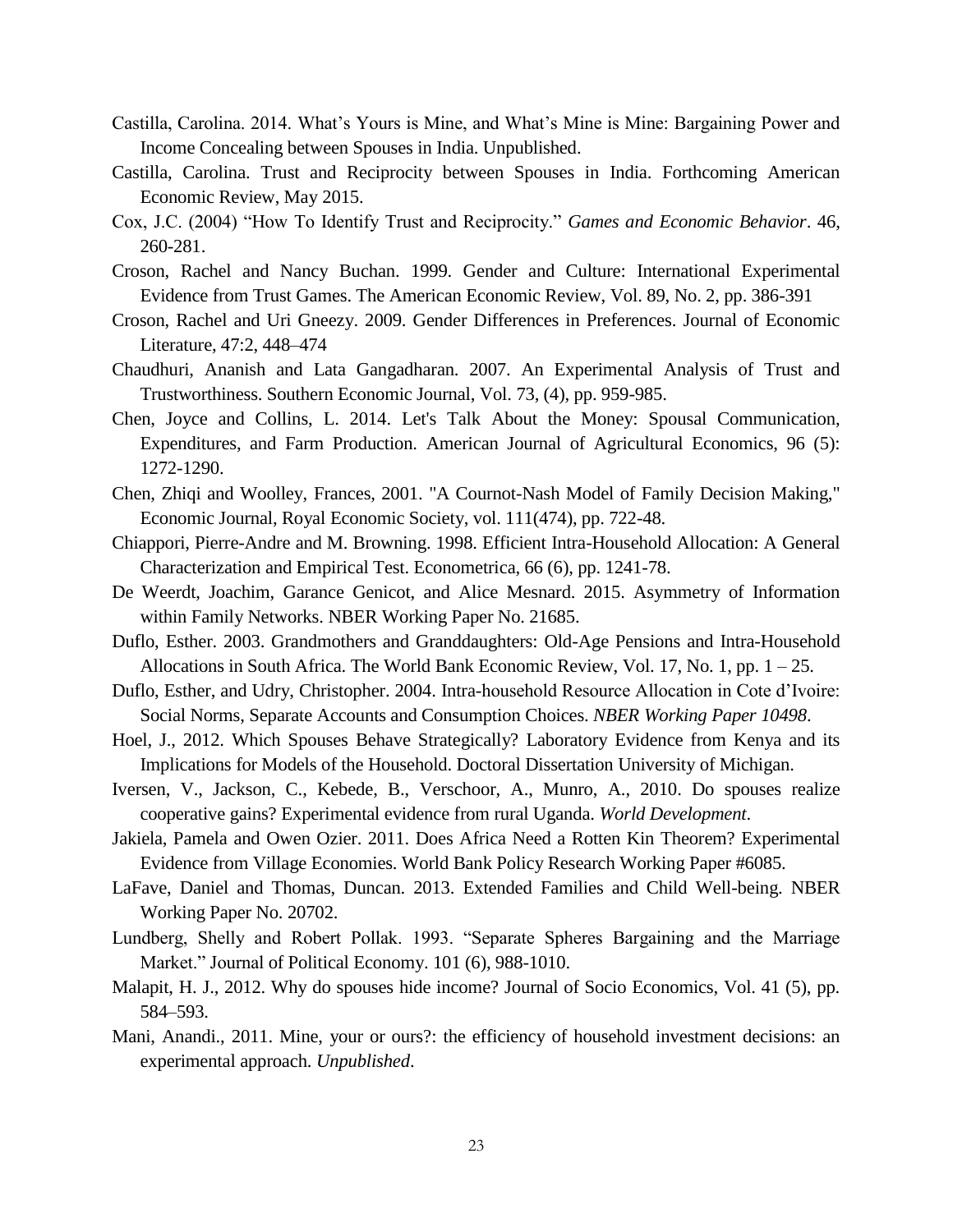- Munro, Alistair. 2014. Hide and Seek: A Theory of Efficient Income Hiding within the Household. GRIPS Discussion Papers 14-17.
- Munro, A., Kebede, B., Tarazona-Gomez, M., Verschoor, A. 2014. Autonomy and Efficiency: An Experiment on Household Decisions in Two Regions of India in Journal of the Japanese and International Economies 33. pp. 114-133
- National Institute of Medical Statistics (NIMS), Indian Council of Medical Research (ICMR), 2009, IDSP Non-Communicable Disease Risk Factors Survey, Uttarakhand, 2007-08. National Institute of Medical Statistics and Division of Non-Communicable Diseases, Indian Council of Medical Research, New Delhi, India.
- Pathak, Shekhar. 1985. Intoxication as a Social Evil: Anti-Alcohol Movement in Uttarakhand. Economic and Political Weekly, Vol. 20, No. 32, pp. 1360-1365.
- Robinson, Jonathan. 2012. "Limited Insurance Within the Household: Evidence from a Field Experiment in Kenya." American Economic Journal: Applied Economics. 4 (4): 140–164.
- Schechter, Laura. 2007. Traditional Trust Measurement and the Risk Confound: An Experiment in Rural Paraguay. Journal of Economic Behavior and Organization, 62(2): 272-292.
- Thomas, Duncan. 1990. Intra-Household Resource Allocation: An Inferential Approach. The Journal of Human Resources, Vol. 25, No. 4, pp. 635-664.
- Udry, Christopher. 1996. "Gender, Agricultural Production, and the Theory of the Household." The *Journal of Political Economy*, 104:5, pp. 1010-1046.

World Health Organization (WHO. 2013. Report on the global tobacco epidemic: enforcing bans on tobacco advertising, promotion and sponsorship.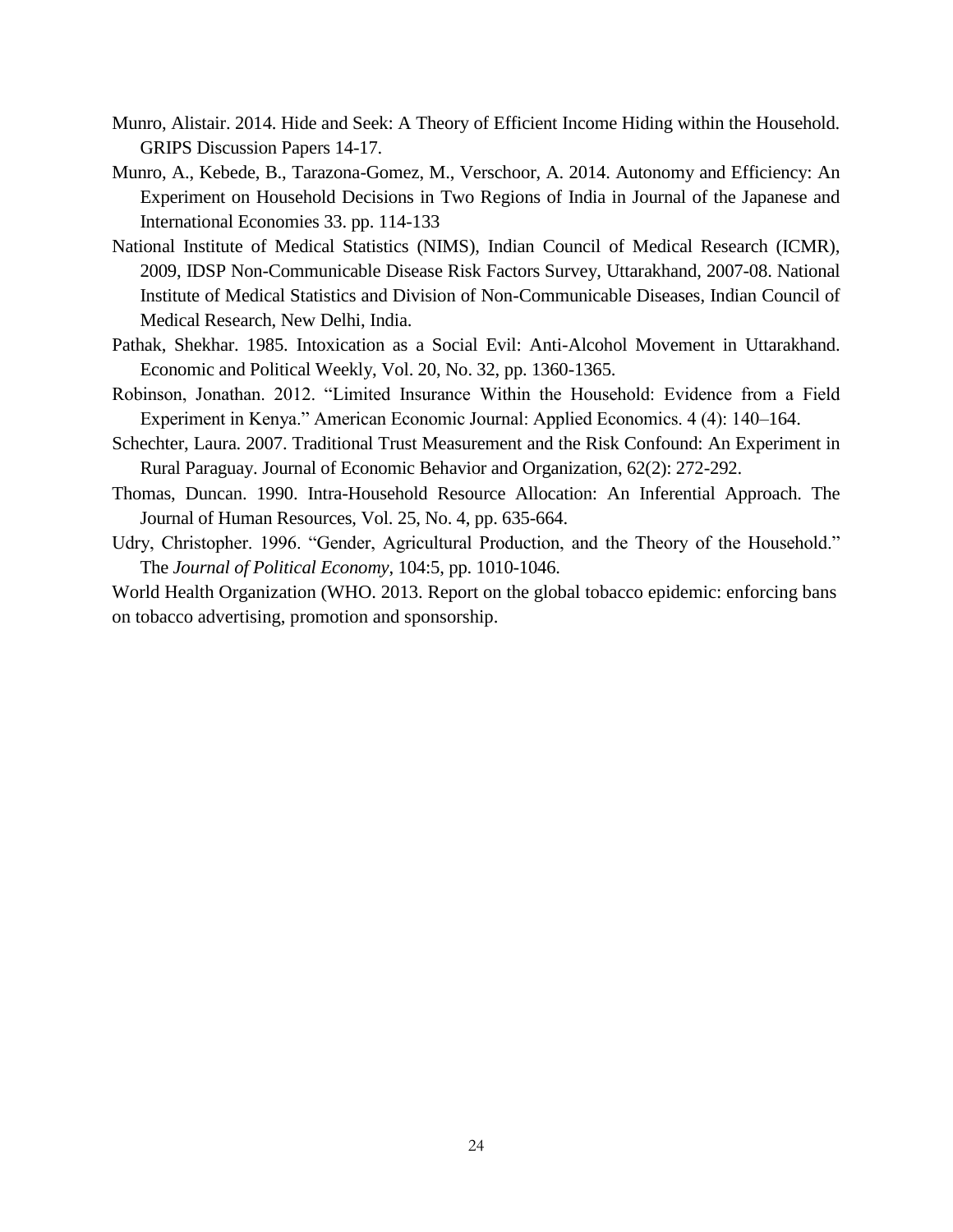## **Appendix A: Experiment Instructions**

**Programmer note:** These games are at the individual- and household-level. There is a male enumerator version and a female enumerator version, where the male will collect data from the husband and the female will collect data from the wife.

## **Trust game – MALE ENUMERATOR VERSION**

*Read the following script to both the husband and wife together before having them join an enumerator in separate rooms*

**Script:** Now we'll be playing some games for real money. We'll play two games today, and these are part of a series of games that you will continue to play tomorrow. Out of the many games you will play, one will be randomly for payment so do your best in every game. Because of logistical reasons, you can pick up your payment tomorrow at [SELECT LOCATION IN THE VILLAGE].

Do you have any questions about the games or the payment?

Now we will start the first game.

One of you will be the sender and the other the receiver. We will flip a coin to decide which of you will be the sender. The sender will receive some shillings and has to decide how much to keep and how much to send to the receiver. The amount sent is tripled, so that the receiver gets 3 times as much as what the sender transferred. Then the receiver has to decide how much to keep and how much to send back. Your final earnings from the game will be the amount of money you have once all decisions have been made. You will play this game several times, and one game, along with the games you will play tomorrow, will be randomly chosen to be paid with real cash.

*Flip coin to determine who is sender and receiver*

| TG0. Who is the sender? |    | Husband |
|-------------------------|----|---------|
|                         | ـ. | Wife    |

# **WITHOUT COMMUNICATION Round 1: 100 Shilling round WITHOUT communication**

*If the husband is the sender*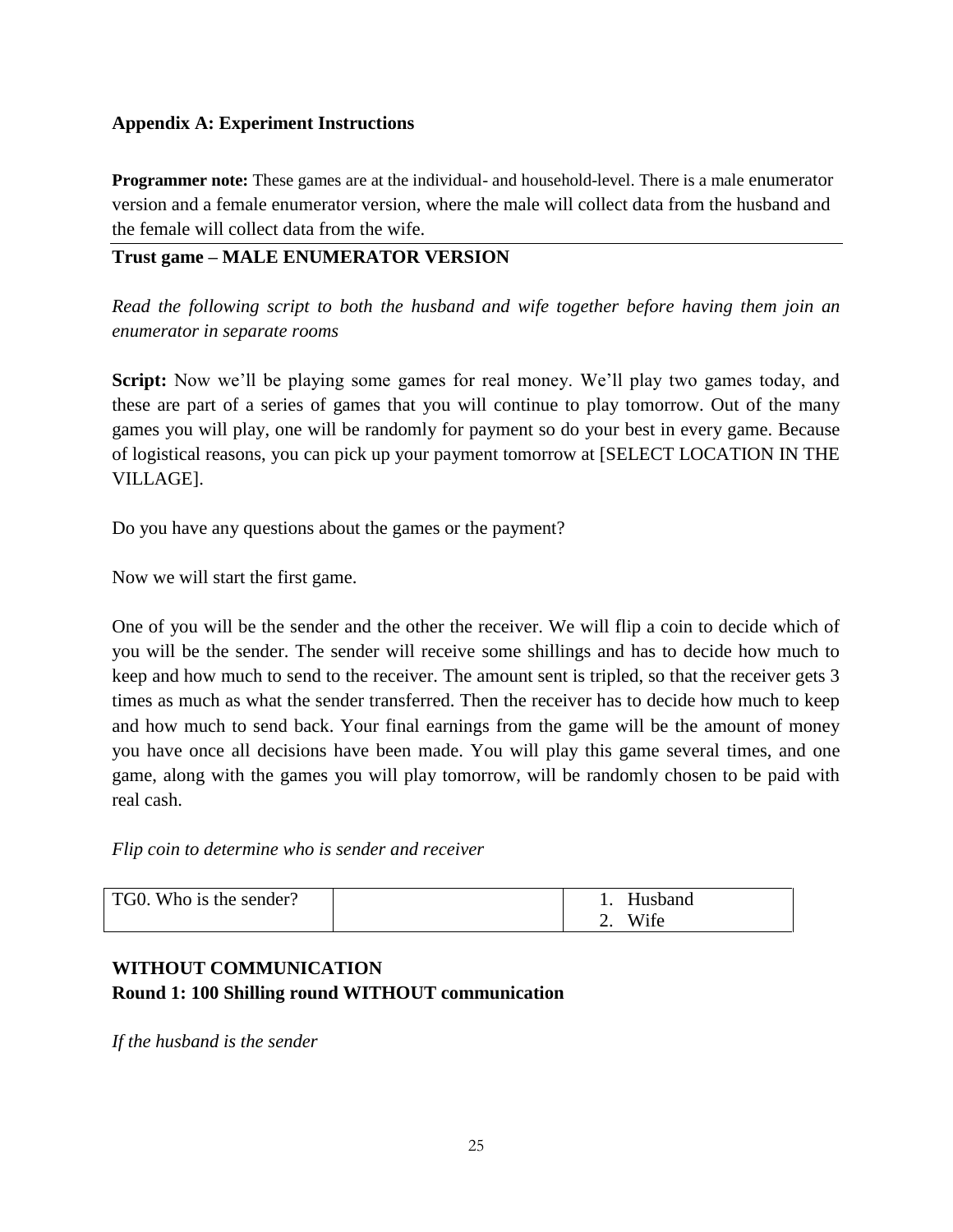**Script:** We have placed 100 shillings worth of notes in this envelope and we are giving you some blank notes that are worth nothing. You have to now decide how much to keep for yourself and how much to give to your wife. However, whatever amount you give to your wife will be tripled before reaching her. Then it will be your wife's decision on how much to give you back from the tripled amount.

For example: If you decide to give 30 Shillings to your wife and keep the rest for yourself, then your wife will receive 90 Shillings (30  $*$  3 = 90). Then, your wife can return to you something less than 30 Shillings, exactly 30 Shillings or something more than that.

Take out the amount that you want to keep for yourself from the envelope and leave the amount that you wish to be sent to your wife. Again, note that your wife will receive three times the amount you left in the envelope. Please take this decision freely as we will not be seeing them. We will turn our heads around while you take this decision. You can stuff the envelope with the blank papers provided to you when you feel you are sending too little. We will then show you the tripled amount being placed in the envelope that will be transferred to your wife.

| Do not ask the following question, just<br>record. | Unit in Shillings  |
|----------------------------------------------------|--------------------|
| TG1. How much did the husband send?                |                    |
| TG2. How much do you think your                    | Unit in Schillings |
| wife will send back?                               |                    |

*If the husband is the receiver*

**Script:** We have asked your wife to divide 100 Kenyan shillings into two parts, something for you and the remainder for herself. But she was told that whatever amount she sends to you will be tripled and then you will have to make a decision about how much of the tripled amount to return.

*Before the wife sends the money ask the following*

| TG3. How much do you think your     | Unit in Shillings  |
|-------------------------------------|--------------------|
| wife will send?                     |                    |
| TG4. Given the amount you believe   | Unit in Schillings |
| your wife will send, how much would |                    |
| you send back?                      |                    |

*Once the husband has seen the envelope*

| Do not ask the following question | Unit in Schillings |
|-----------------------------------|--------------------|
|                                   |                    |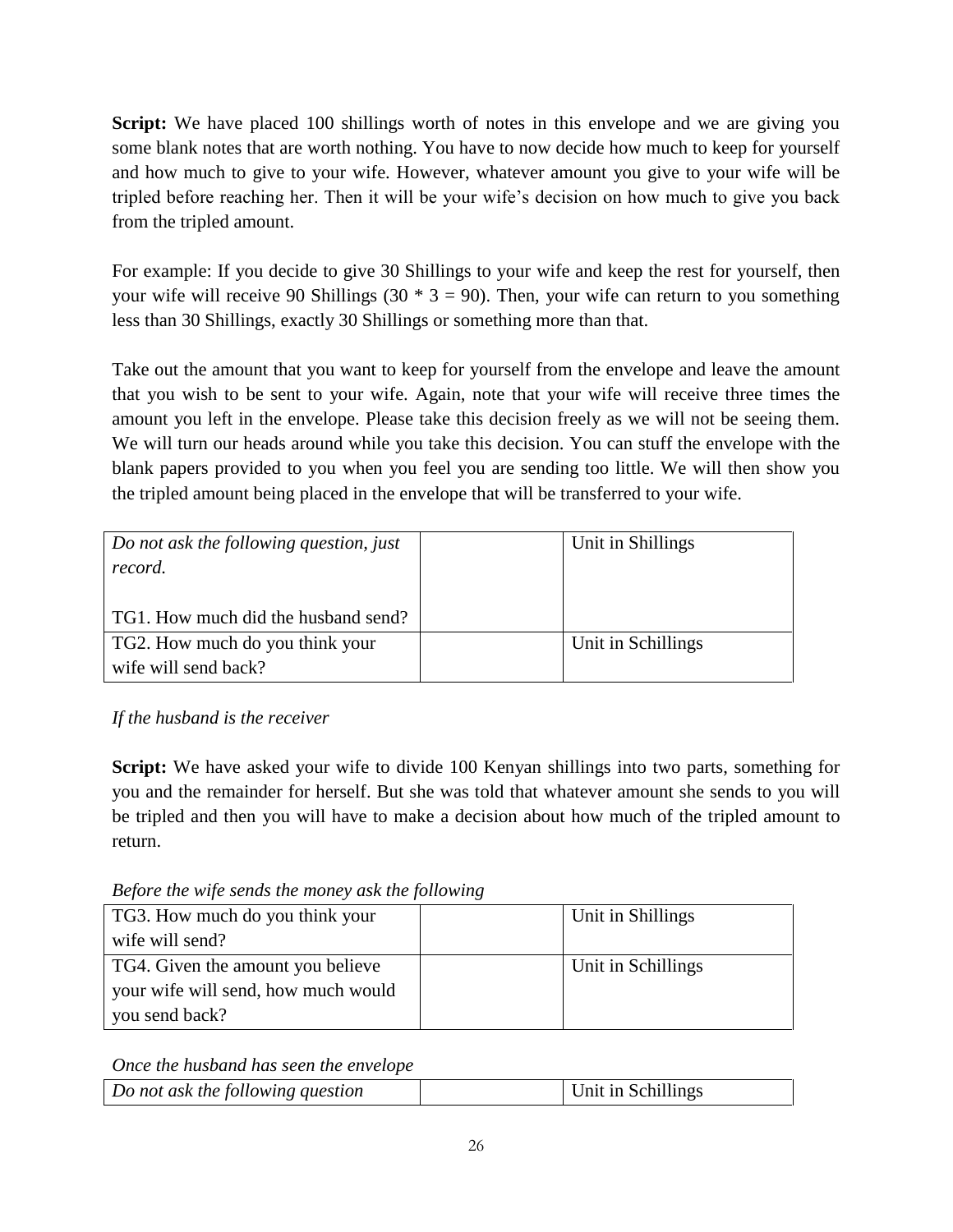| TG5. How much did the husband send |  |
|------------------------------------|--|
| back?                              |  |

Now, this envelope contains the tripled amount of what she had originally sent you. You must open this envelope, count how much money it contains, and then place whatever amount you want to return to your wife back in the envelope. It is purely a personal decision and we will then take this envelope back to your wife.

For example: If you had 90 Shillings in the envelope, your wife must have originally sent 30 Shillings out of the 90 Schillings given to her. Now it's your decision whether you want to return something less than 30 Schillings, more than that, or exactly the same amount.

I will turn our heads around while you make this decision. You can also stuff up the envelope with the blank papers provided in case you feel that you are sending too little.

## **Round 2: 200 Shilling round WITHOUT communication**

**Script:** Now we will play the game again, but this time with 200 Shillings instead of 100 Schillings.

*If the husband is the sender*

| Do not ask the following question, just | Unit in Shillings |                    |
|-----------------------------------------|-------------------|--------------------|
| record.                                 |                   |                    |
|                                         |                   |                    |
| TG6. How much did the husband keep?     |                   |                    |
| TG7. How much do you think your         |                   | Unit in Schillings |
| wife will send back?                    |                   |                    |

*If the husband is the receiver*

|  |  |  |  | Before the wife sends the money ask the following |  |
|--|--|--|--|---------------------------------------------------|--|
|  |  |  |  |                                                   |  |

| TG8. How much do you think your     | Unit in Shillings  |
|-------------------------------------|--------------------|
| wife will send?                     |                    |
| TG9. Given the amount you believe   | Unit in Schillings |
| your wife will send, how much would |                    |
| you send back?                      |                    |

*Once the husband has seen the envelope*

| Do not ask the following question | Unit in Schillings |
|-----------------------------------|--------------------|
|                                   |                    |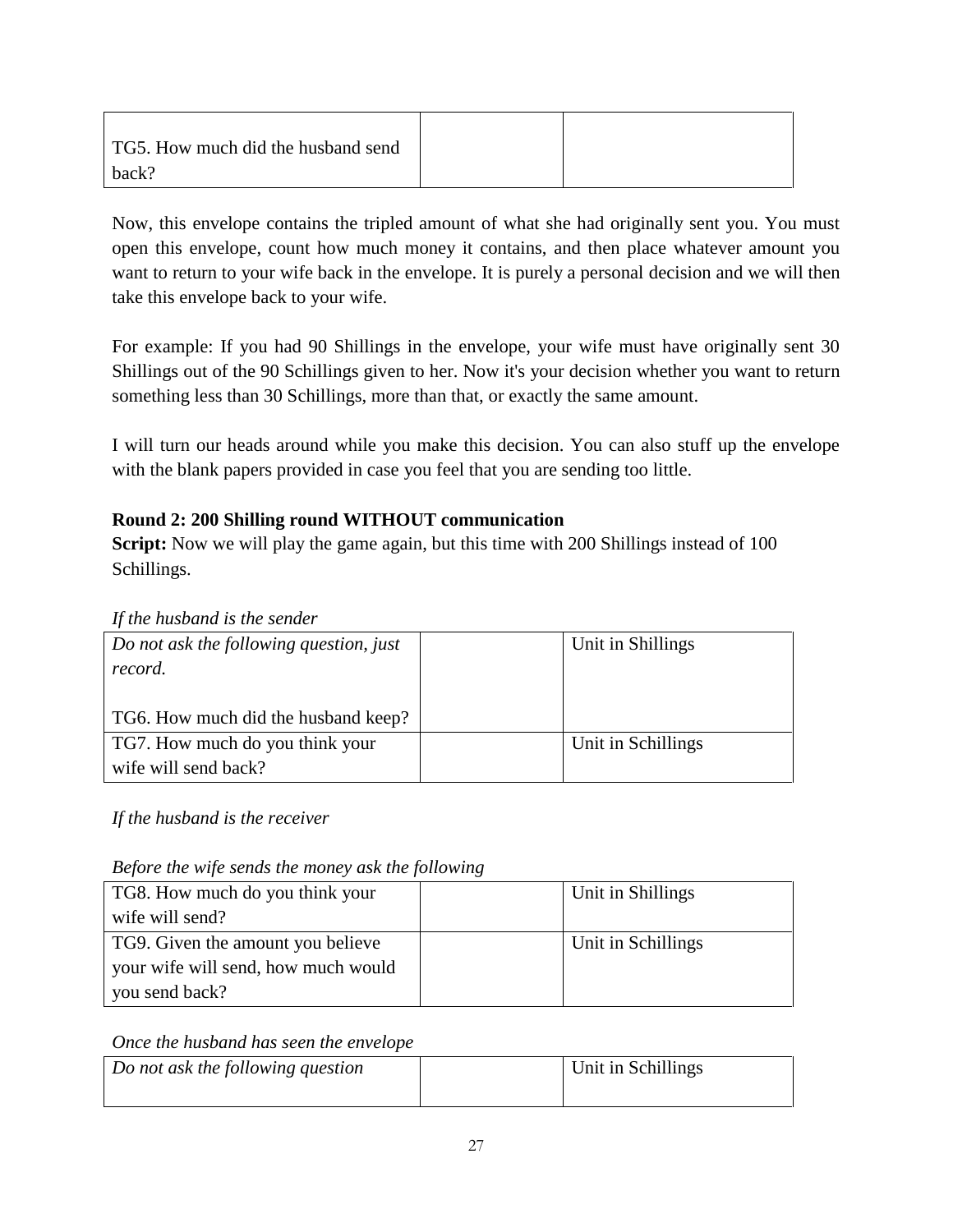| TG10. How much did the husband send |  |
|-------------------------------------|--|
| back?                               |  |

## **WITH COMMUNICATION**

Script: Now we will play the same game, but we are going to allow you to talk to your wife for a little bit before you make your decisions. Otherwise, the rules of the game are the same as before.

## **Round 3: 100 Shilling round WITH communication**

*If the husband is the sender*

| Do not ask the following question, just<br>record.       | Unit in Shillings  |
|----------------------------------------------------------|--------------------|
| TG11. How much did the husband<br>keep?                  |                    |
| TG12. How much do you think your<br>wife will send back? | Unit in Schillings |

*If the husband is the receiver*

*Before the wife sends money ask the following*

| TG13. How much do you think your    | Unit in Shillings  |
|-------------------------------------|--------------------|
| wife will send?                     |                    |
| TG14. Given the amount you believe  | Unit in Schillings |
| your wife will send, how much would |                    |
| you send back?                      |                    |

## *Once the husband has seen the envelope*

| Do not ask the following question            | Unit in Schillings |
|----------------------------------------------|--------------------|
| TG15. How much did the husband send<br>back? |                    |

# **Round 4: 200 Shilling round WITH communication**

*If the husband is the sender*

| Do not ask the following question, just | Unit in Shillings |
|-----------------------------------------|-------------------|
| record.                                 |                   |
|                                         |                   |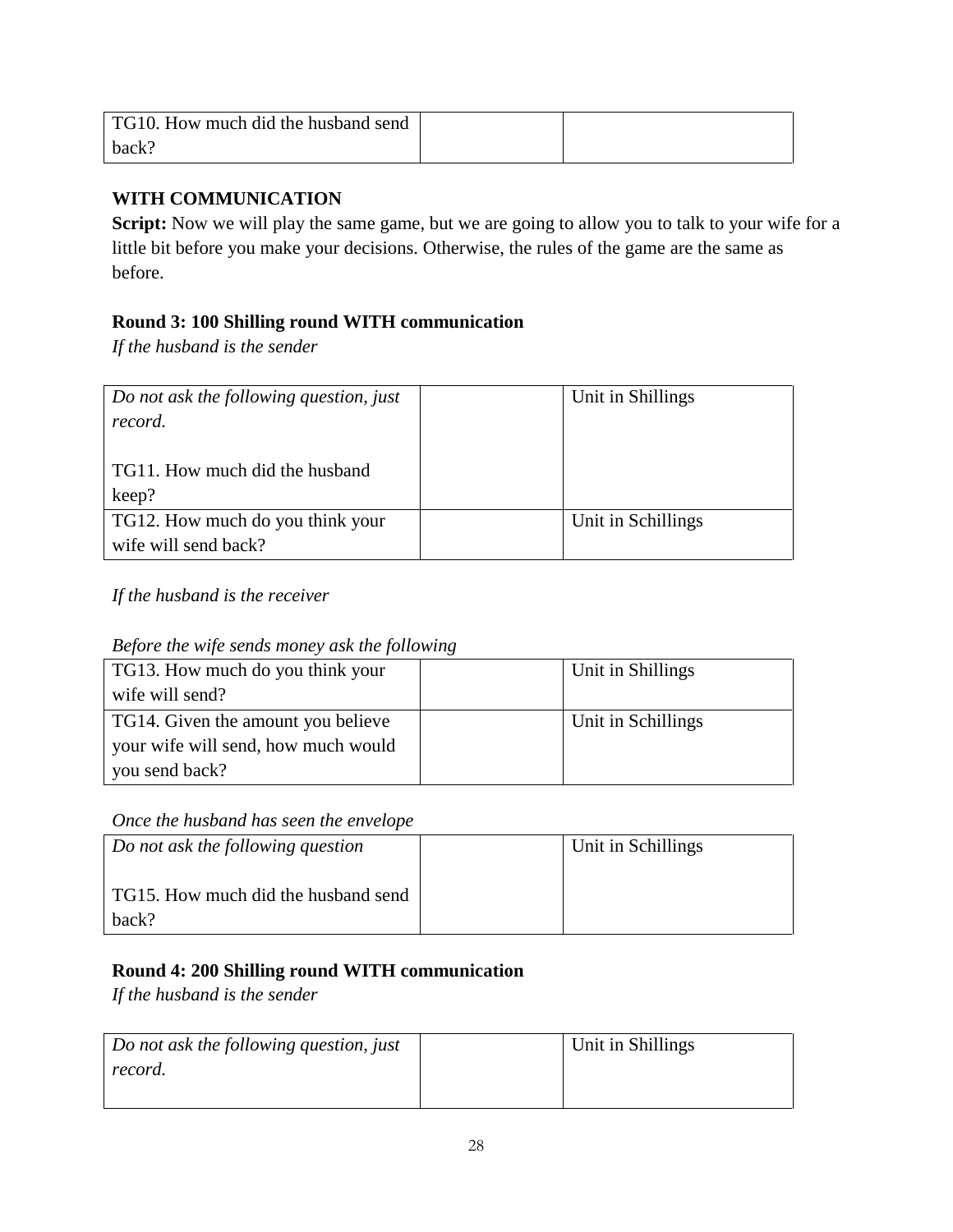| TG16. How much did the husband   |                    |
|----------------------------------|--------------------|
| keep?                            |                    |
| TG17. How much do you think your | Unit in Schillings |
| wife will send back?             |                    |

*If the husband is the receiver*

# *Before the wife sends money ask the following*

| TG18. How much do you think your    | Unit in Shillings  |
|-------------------------------------|--------------------|
| wife will send?                     |                    |
| TG19. Given the amount you believe  | Unit in Schillings |
| your wife will send, how much would |                    |
| you send back?                      |                    |

# *Once the husband has seen the envelope*

| Do not ask the following question            | Unit in Schillings |
|----------------------------------------------|--------------------|
| TG20. How much did the husband send<br>back? |                    |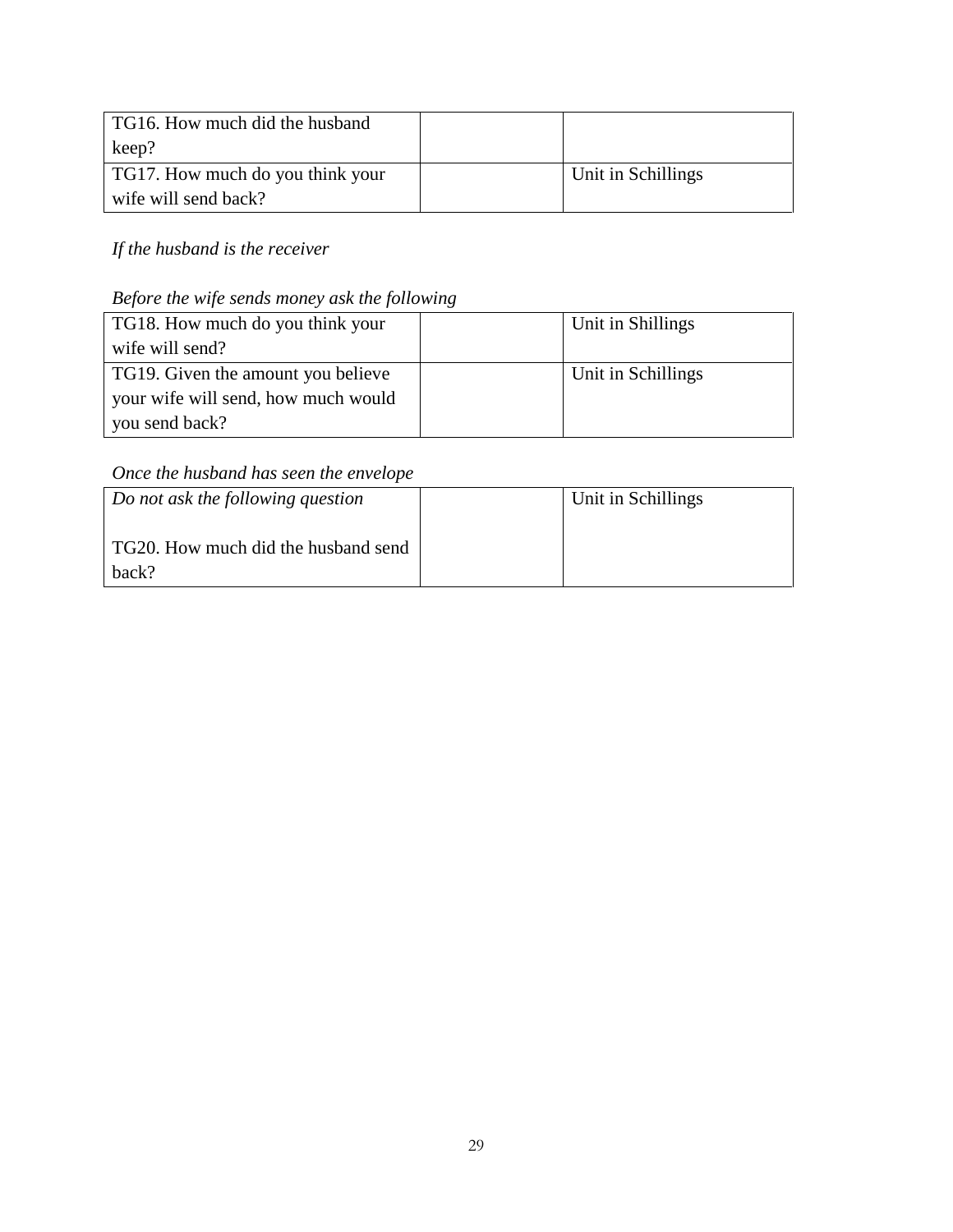## **Dictator game – MALE ENUMERATOR VERSION**

**Script:** We would also like you to make a second decision. You have to divide 100 Shillings into two parts, something for yourself and the remainder for your wife. However, the game ends with your split decision. Your wife will receive the exact amount you send, NOT the tripled amount. Further, your wife will have no further decisions to make.

Take out the money you want to keep for yourself and leave what you want to for your wife in the envelope. We will turn our heads around while you make this decision. You can also stuff up the envelope with the blank papers provided in case you feel that you are sending too little.

### **Round 1: 100 Shilling round WITHOUT communication**

| Do not ask the following question                  | Unit in Schillings |
|----------------------------------------------------|--------------------|
| DG1. How much did the husband send<br>to the wife? |                    |

**Script:** Now we will do the same game but with 200 Shillings. Please take out the money you want to keep for yourself and leave what you want for your wife in the envelope.

## **Round 2: 200 Shilling round WITHOUT communication**

| Do not ask the following question                  | Unit in Schillings |
|----------------------------------------------------|--------------------|
| DG2. How much did the husband send<br>to the wife? |                    |

**Script:** Now we will play the same game, but we are going to allow you to talk to your wife for a little bit before you make your decisions. Otherwise, the rules of the game are the same as before. There is a 100 Shillings in this envelope.

#### **Round 3: 100 Shilling round WITH communication**

| Do not ask the following question  | Unit in Schillings |
|------------------------------------|--------------------|
|                                    |                    |
| DG3. How much did the husband send |                    |
| to the wife?                       |                    |

**Script:** Now we will repeat this process with 200 Shillings.

## **Round 4: 200 Shilling round WITH communication**

| Do not ask the following question | Unit in Schillings |
|-----------------------------------|--------------------|
|                                   |                    |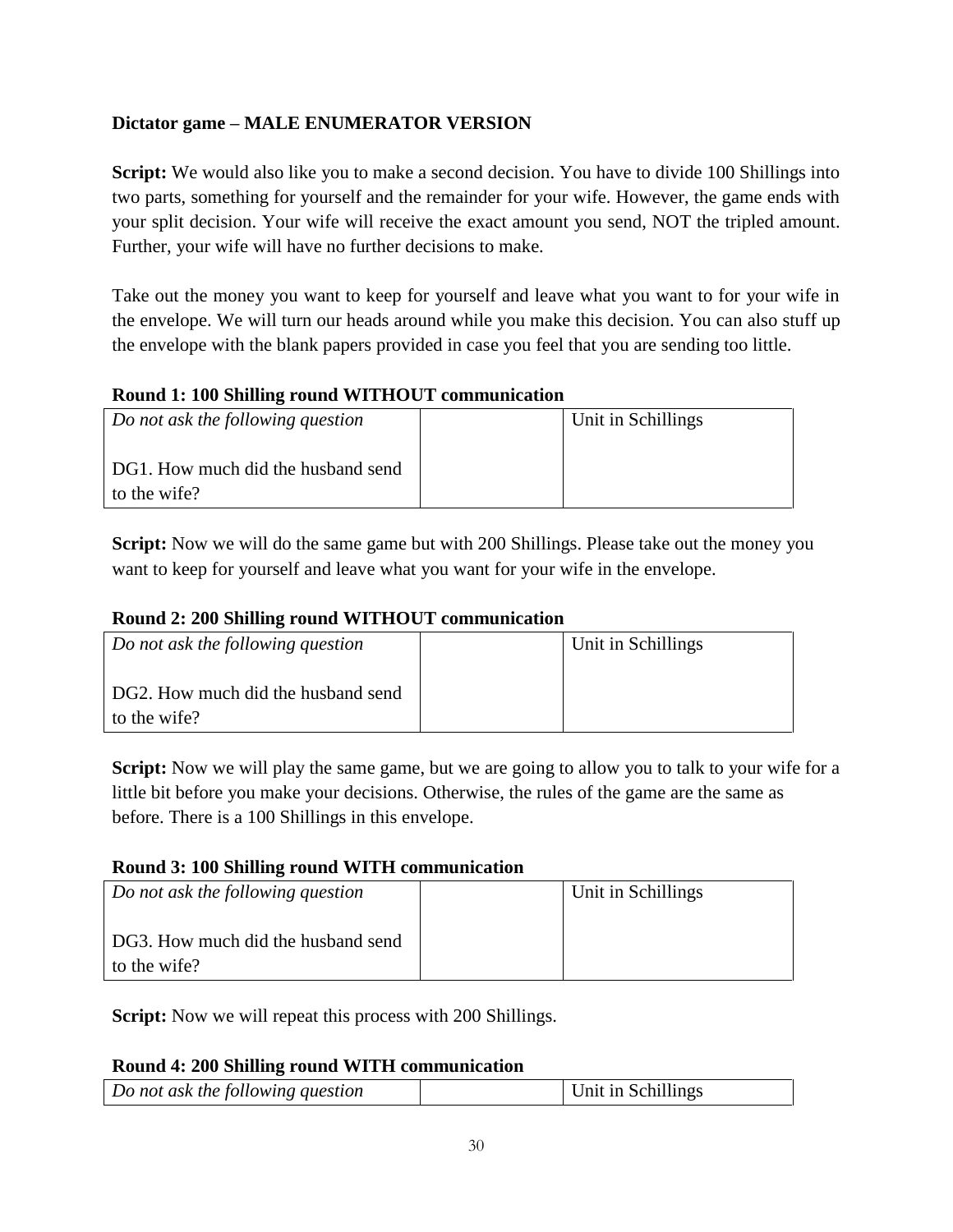### **Trust game – FEMALE ENUMERATOR VERSION**

# **WITHOUT COMMUNICATION Round 1: 100 Shilling round WITHOUT communication**

#### *If the wife is the sender*

**Script:** We have placed 100 shillings worth of notes in this envelope and we are giving you some blank notes that are worth nothing. You have to now decide how much to keep for yourself and how much to give to your husband. However, whatever amount you give to your husband will be tripled before reaching his. Then it will be your husband's decision on how much to give you back from the tripled amount.

For example: If you decide to give 30 Shillings to your husband and keep the rest for yourself, then your husband will receive 90 Shillings (30  $*$  3 = 90). Then, your husband can return to you something less than 30 Shillings, exactly 30 Shillings or something more than that.

Take out the amount that you want to keep for yourself from the envelope and leave the amount that you wish to be sent to your husband. Again, note that your husband will receive three times the amount you left in the envelope. Please take this decision freely as we will not be seeing them. We will turn our heads around while you take this decision. You can stuff the envelope with the blank papers provided to you when you feel you are sending too little. We will then show you the tripled amount being placed in the envelope that will be transferred to your husband.

| Do not ask the following question | Unit in Shillings  |
|-----------------------------------|--------------------|
| T21. How much did the wife keep?  |                    |
| T22. How much do you think your   | Unit in Schillings |
| husband will send back?           |                    |

#### *If the wife is the receiver*

**Script:** We have asked your husband to divide 100 Kenyan shillings into two parts, something for you and the remainder for himself. But she was told that whatever amount she sends to you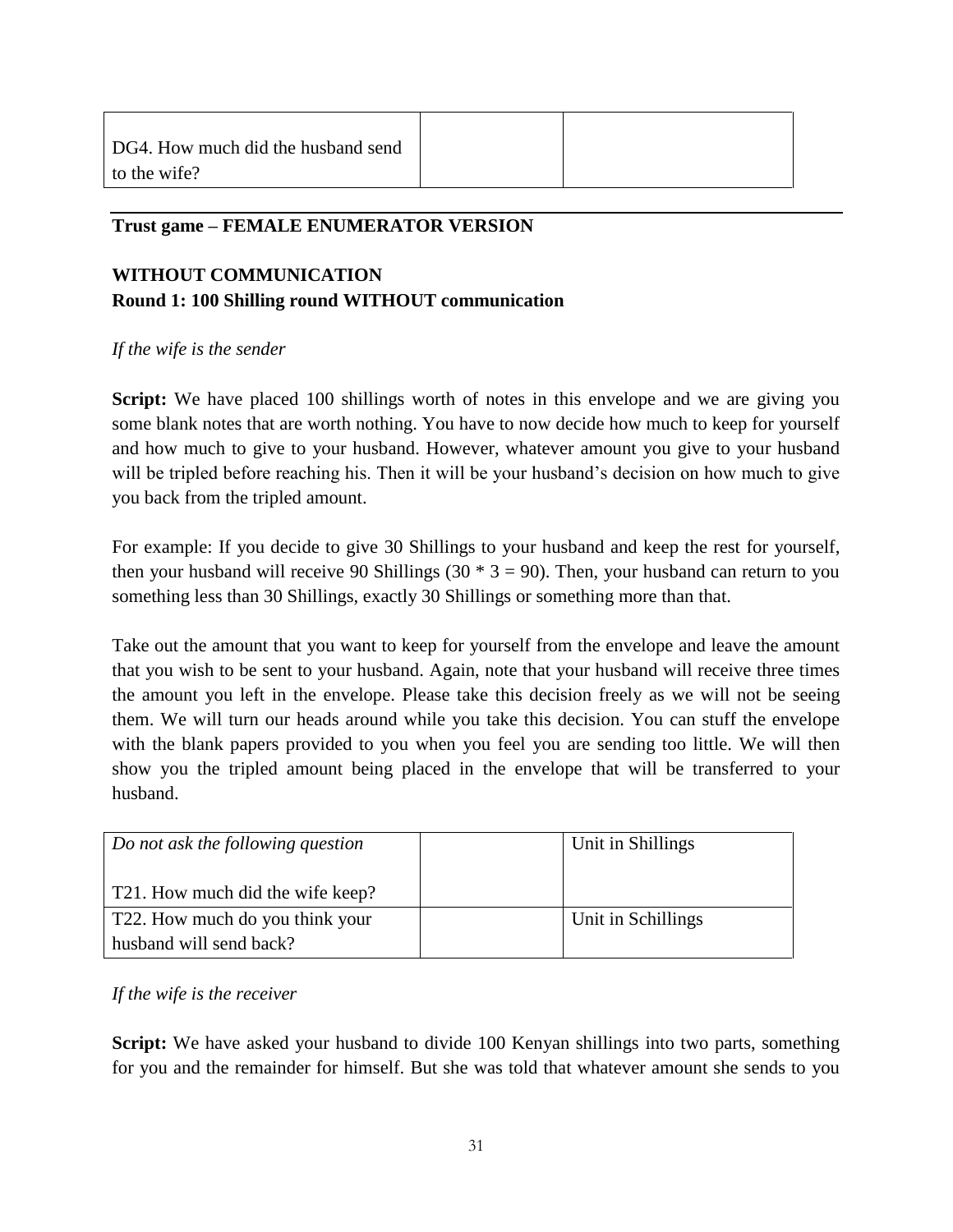will be tripled and then you will have to make a decision about how much of the tripled amount to return.

*Before the husband sends money ask the following*

| T23. How much do you think your   | Unit in Shillings  |
|-----------------------------------|--------------------|
| husband will send?                |                    |
| T24. Given the amount you believe | Unit in Schillings |
| your husband will send, how much  |                    |
| would you send back?              |                    |

# *Once the wife has seen envelope*

| Do not ask the following question           | Unit in Schillings |
|---------------------------------------------|--------------------|
| T25. How much did the husband send<br>hack? |                    |

Now, this envelope contains the tripled amount of what she had originally sent you. You must open this envelope, count how much money it contains, and then place whatever amount you want to return to your husband back in the envelope. It is purely a personal decision and we will then take this envelope back to your husband.

For example: If you had 90 Shillings in the envelope, your husband must have originally sent 30 Shillings out of the 90 Schillings given to him. Now it's your decision whether you want to return something less than 30 Schillings, more than that or exactly the same amount.

We will turn our heads around while you make this decision. You can also stuff up the envelope with the blank papers provided in case you feel that you are sending too little.

# **Round 2: 200 Shilling round WITHOUT communication**

**Script:** Now we will play the game again, but this time with 200 Shillings instead of 100 Schillings.

|  |  | If the wife is the sender |
|--|--|---------------------------|
|  |  |                           |

| Do not ask the following question   | Unit in Shillings  |
|-------------------------------------|--------------------|
| T26. How much did the husband keep? |                    |
| T27. How much do you think your     | Unit in Schillings |
| husband will send back?             |                    |

*If the wife is the receiver*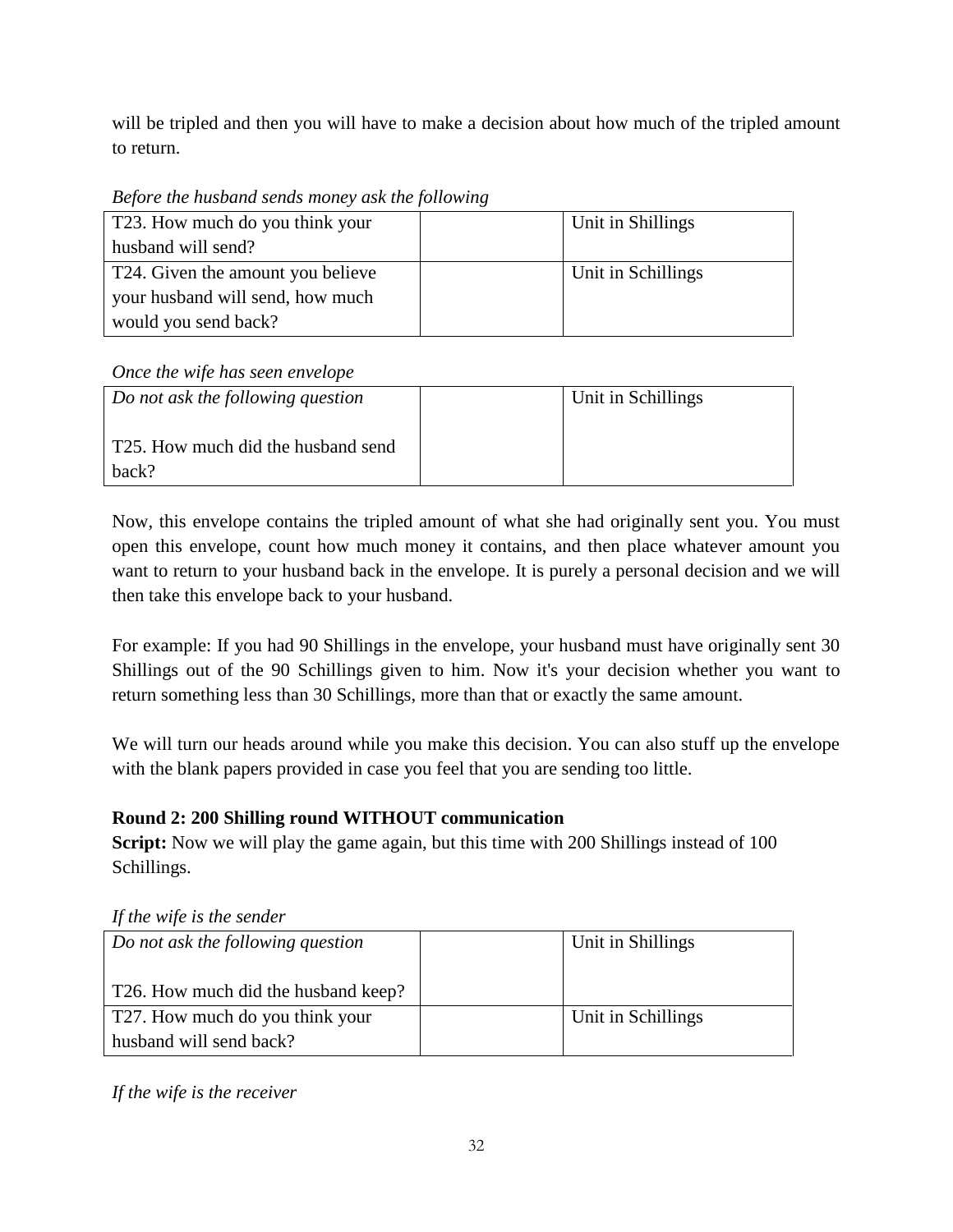*Before the husband sends the money ask the following*

| T28. How much do you think your                | Unit in Shillings  |
|------------------------------------------------|--------------------|
| husband will send?                             |                    |
| T <sub>29</sub> . Given the amount you believe | Unit in Schillings |
| your husband will send, how much               |                    |
| would you send back?                           |                    |

# *Once the wife has seen the envelope*

| Do not ask the following question           | Unit in Schillings |
|---------------------------------------------|--------------------|
| T30. How much did the husband send<br>back? |                    |

# **WITH COMMUNICATION**

Script: Now we will play the same game, but we are going to allow you to talk to your husband for a little bit before you make your decisions. Otherwise, the rules of the game are the same as before.

# **Round 3: 100 Shilling round WITH communication**

*If the wife is the sender*

| Do not ask the following question, just<br>record. | Unit in Shillings  |
|----------------------------------------------------|--------------------|
|                                                    |                    |
| TG31. How much did the wife keep?                  |                    |
| TG32. How much do you think your                   | Unit in Schillings |
| husband will send back?                            |                    |

# *If the wife is the receiver*

| TG33. How much do you think your   | Unit in Shillings  |
|------------------------------------|--------------------|
| husband will send?                 |                    |
| TG34. Given the amount you believe | Unit in Schillings |
| your husband will send, how much   |                    |
| would you send back?               |                    |

| Do not ask the following question | Unit in Schillings |
|-----------------------------------|--------------------|
| TG35. How much did the wife send  |                    |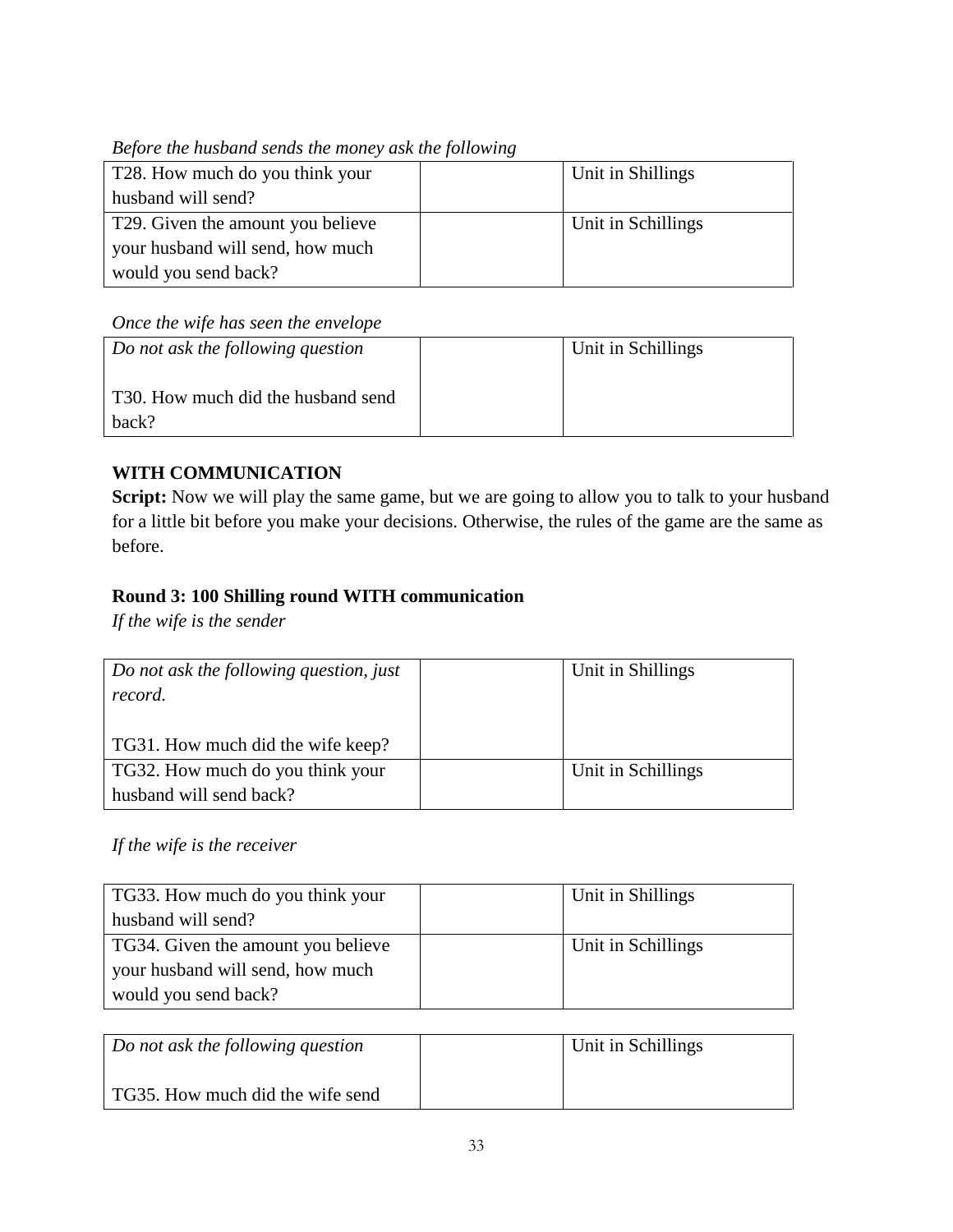| back? |  |
|-------|--|
|       |  |

### **Round 4: 200 Shilling round WITH communication**

*If the wife is the sender*

| Do not ask the following question, just | Unit in Shillings  |
|-----------------------------------------|--------------------|
| record.                                 |                    |
|                                         |                    |
| TG36. How much did the wife keep?       |                    |
| TG37. How much do you think your        | Unit in Schillings |
| husband will send back?                 |                    |

## *If the wife is the receiver*

| TG38. How much do you think your   | Unit in Shillings  |
|------------------------------------|--------------------|
| husband will send?                 |                    |
| TG39. Given the amount you believe | Unit in Schillings |
| your husband will send, how much   |                    |
| would you send back?               |                    |

| Do not ask the following question         | Unit in Schillings |
|-------------------------------------------|--------------------|
| TG40. How much did the wife send<br>hack? |                    |

## **Dictator game – FEMALE ENUMERATOR VERSION**

**Script:** We would also like you to make a second decision. You have to divide 100 Shillings into two parts, something for yourself and the remainder for your husband. However, the game ends with your split decision. Your husband will receive the exact amount you send, NOT the tripled amount. Further, your husband will have no further decisions to make.

Take out the money you want to keep for yourself and leave what you want to for your husband in the envelope. We will turn our heads around while you make this decision. You can also stuff up the envelope with the blank papers provided in case you feel that you are sending too little.

#### **Round 1: 100 Shilling round WITHOUT communication**

| Do not ask the following question                  | Unit in Schillings |  |
|----------------------------------------------------|--------------------|--|
| DG5. How much did the wife send to<br>the husband? |                    |  |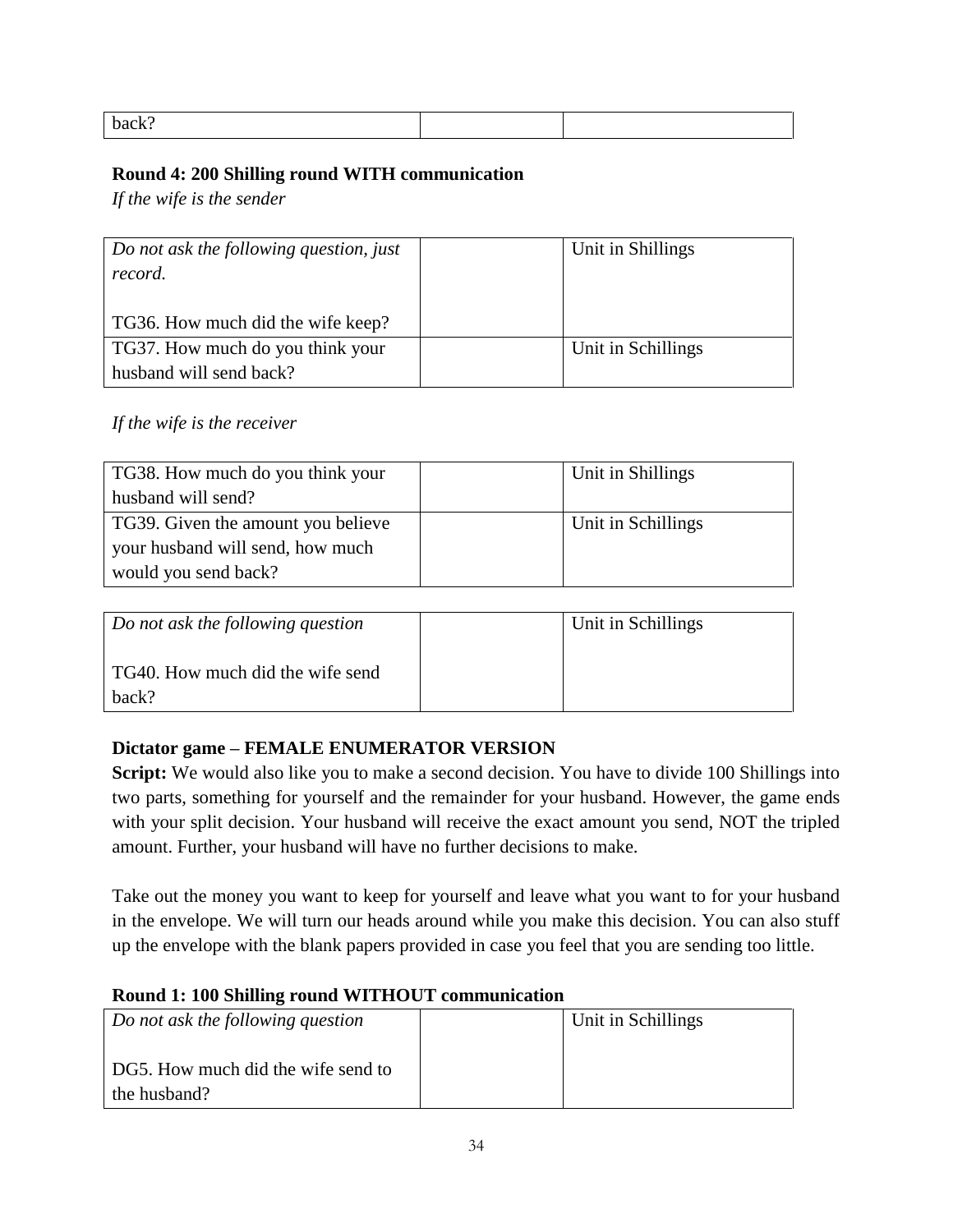Script: Now we will do the same game but with 200 Shillings. Please take out the money you want to keep for yourself and leave what you want for your husband in the envelope.

## **Round 2: 200 Shilling round WITHOUT communication**

| Do not ask the following question                  | Unit in Schillings |
|----------------------------------------------------|--------------------|
| DG6. How much did the wife send to<br>the husband? |                    |

**Script:** Now we will play the same game, but we are going to allow you to talk to your husband for a little bit before you make your decisions. Otherwise, the rules of the game are the same as before.

### **Round 3: 100 Shilling round WITH communication**

| Do not ask the following question                  | Unit in Schillings |
|----------------------------------------------------|--------------------|
| DG7. How much did the wife send to<br>the husband? |                    |

**Script:** Now we will repeat this process with 200 Shillings.

## **Round 4: 200 Shilling round WITH communication**

| Do not ask the following question                  | Unit in Schillings |
|----------------------------------------------------|--------------------|
| DG8. How much did the wife send to<br>the husband? |                    |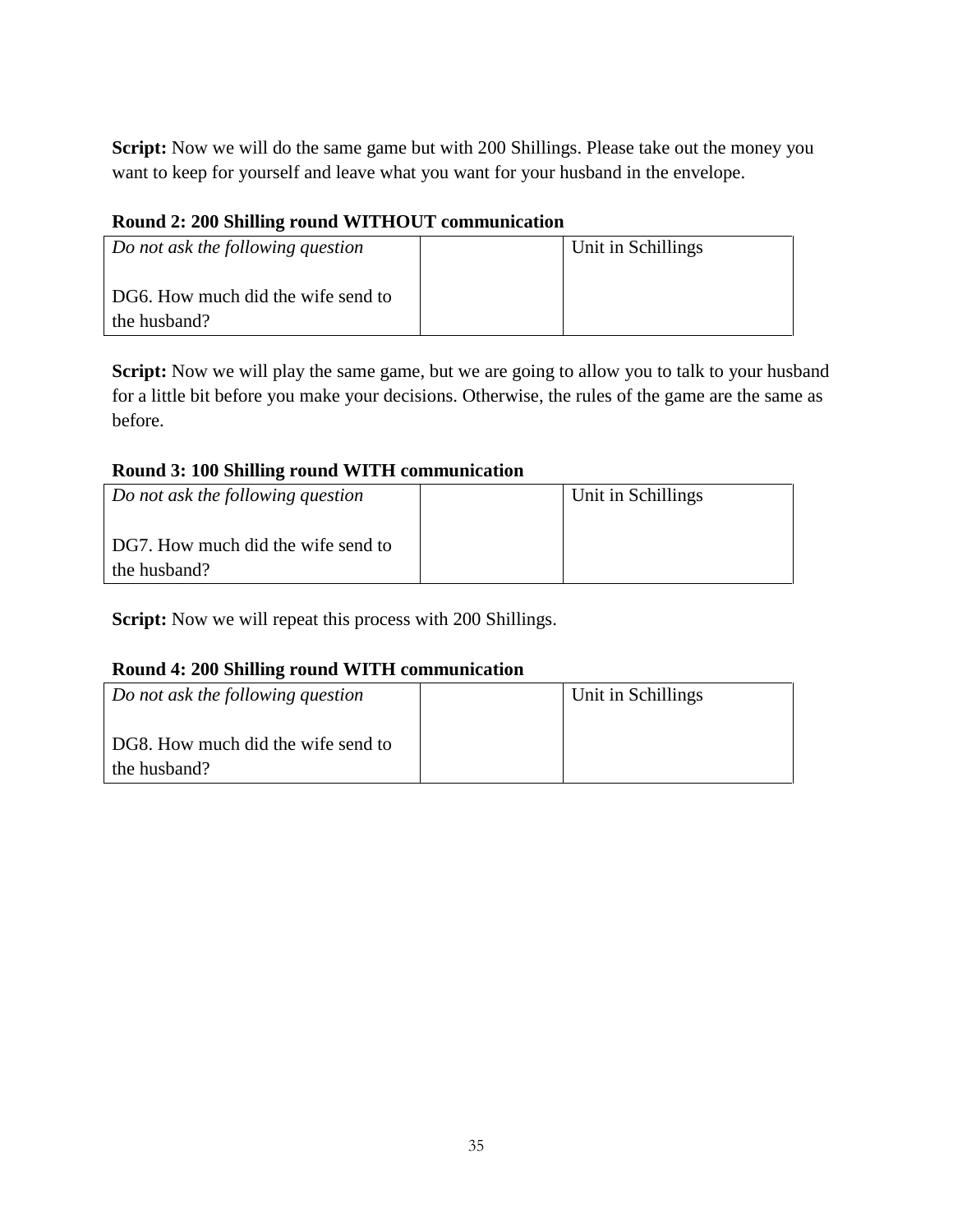# Appendix X:

|                       | <b>Women Senders</b> |         | Men Senders |                                        |         |         |         |                                        |
|-----------------------|----------------------|---------|-------------|----------------------------------------|---------|---------|---------|----------------------------------------|
|                       | Overall              |         |             | Inconsistent Consistent Diff. by Treat | Overall |         |         | Inconsistent Consistent Diff. by Treat |
| <b>Share Sent</b>     |                      |         |             |                                        |         |         |         |                                        |
| Actual                | 59.48                | 59.78   | 58.82       | 0.962                                  | 64.73   | 67.72   | 55.90   | 10.847***                              |
|                       | (19.94)              | (20.64) | (18.41)     | [2.835]                                | (19.27) | (20.36) | (11.92) | [2.711]                                |
| Beliefs by Spouse     | 58.75                | 58.66   | 58.96       | $-0.302$                               | 56.76   | 57.97   | 53.20   | 3.675                                  |
| in Receiver Role      | (22.24)              | (23.82) | (18.38)     | [3.163]                                | (18.86) | (20.45) | (12.52) | [2.742]                                |
| <b>Differences</b>    |                      |         |             |                                        |         |         |         |                                        |
| Actual - Beliefs      | [1.495]              | [2.461] | [1.710]     |                                        | [1.289] | [2.013] | [1.621] |                                        |
| <b>Share Returned</b> |                      |         |             |                                        |         |         |         |                                        |
| Actual                | 52.26                | 52.15   | 52.58       | 0.07                                   | 56.58   | 57.85   | 53.76   | 4.087                                  |
|                       | (21.28)              | (22.54) | (17.20)     | [3.091]                                | (21.49) | (21.53) | (21.28) | [3.045]                                |
| Beliefs by Spouse in  | 55.38                | 55.94   | 53.71       | 2.884                                  | 53.15   | 52.88   | 53.74   | $-0.862$                               |
| Sender Role           | (21.80)              | (23.10) | (17.49)     | [3.165]                                | (21.23) | (21.21) | (21.42) | [3.019]                                |
| <b>Differences</b>    |                      |         |             |                                        |         |         |         |                                        |
| Actual - Beliefs      | [1.575]              | [2.383] | [2.060]     |                                        | [1.330] | [2.028] | [1.723] |                                        |
| Inefficiency          | 181.50               | 179.90  | 185.00      | $-5.094$                               | 158.00  | 144.80  | 197.00  | $-48.526***$                           |
|                       | (110.4)              | (112.6) | (106.0)     | [15.693]                               | (104.4) | (106.5) | (87.36) | [14.828]                               |
| $\mathbf N$           | 232                  | 115     | 116         |                                        | 244     | 121     | 122     |                                        |

# Table X: Gender differences by Couple Type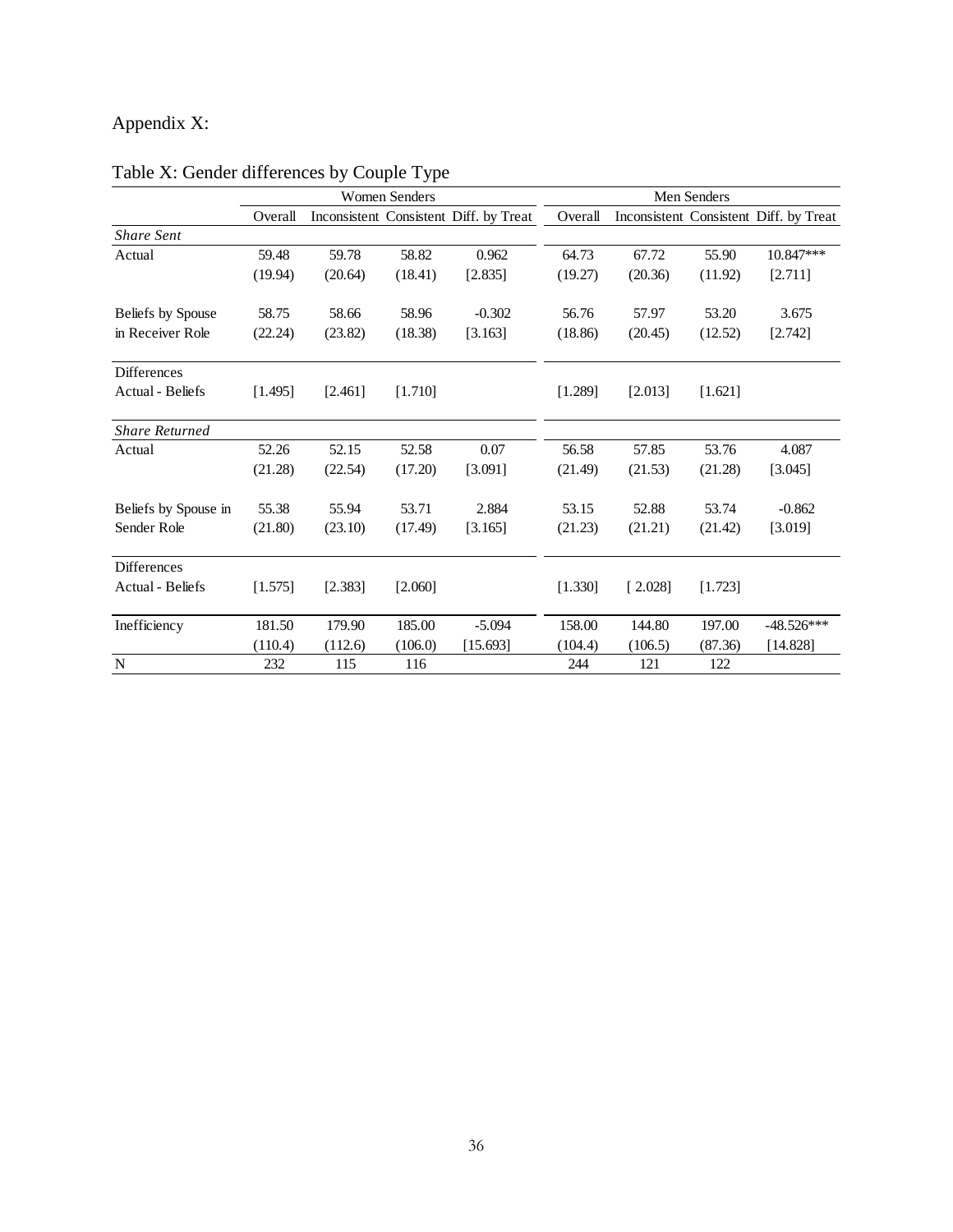We found that consistent couples exhibit greater efficiency losses, and thus are less cooperative. It is also of interest to identify observables that can predict the probability of consistency in actual behavior and beliefs within couples. However, few of the indicators of influence over decisions and expenditure correlate with the probability of matching. Having more (than their spouse) or total influence over the decision to work decreases the likelihood of matching by 29 percentage points.

|                            | Type        | Share Sent | Share Return |  |
|----------------------------|-------------|------------|--------------|--|
|                            |             |            |              |  |
| Some or No Influence       | $-0.151$    | $-2.232$   | $-2.389$     |  |
| over Work                  | [0.102]     | [3.690]    | [4.116]      |  |
| More or Total Influence    | $-0.290***$ | 3.898      | $-3.205$     |  |
| over Work                  | [0.093]     | [3.667]    | [4.430]      |  |
| Some or No Influence       | $-0.185*$   | 3.040      | 3.776        |  |
| over Major Purchases       | [0.102]     | [3.418]    | [4.473]      |  |
| More or Total Influence    | $-0.127$    | $-0.098$   | 2.351        |  |
| over Major Purchases       | [0.112]     | [4.164]    | [3.980]      |  |
| Years Married              | $-0.004$    | $-0.036$   | $-0.105$     |  |
|                            | [0.003]     | [0.131]    | [0.143]      |  |
| <b>Bride Price Paid</b>    | 0.080       | 1.591      | $-1.995$     |  |
| $(=1$ if yes)              | [0.094]     | [3.511]    | [4.483]      |  |
| No Schooling               | $0.360*$    | $-1.569$   | $-1.162$     |  |
| $(=1$ if no schooling)     | [0.188]     | [6.780]    | [8.065]      |  |
| College or Above           | 0.136       | 12.198**   | 0.647        |  |
| $(=1$ if college or above) | [0.131]     | [5.650]    | [6.427]      |  |
| <b>Read Easily</b>         | $-0.027$    | $-3.124$   | $-2.063$     |  |
| $(=1$ if read easily)      | [0.095]     | [3.548]    | [4.107]      |  |
| No. Children               | $0.047*$    | $-0.436$   | $-0.146$     |  |
|                            | [0.025]     | [0.857]    | [0.868]      |  |
| Observations               | 119         | 119        | 119          |  |
| R-squared                  | 0.192       | 0.089      | 0.019        |  |

## Table X: Correlates of Couple Type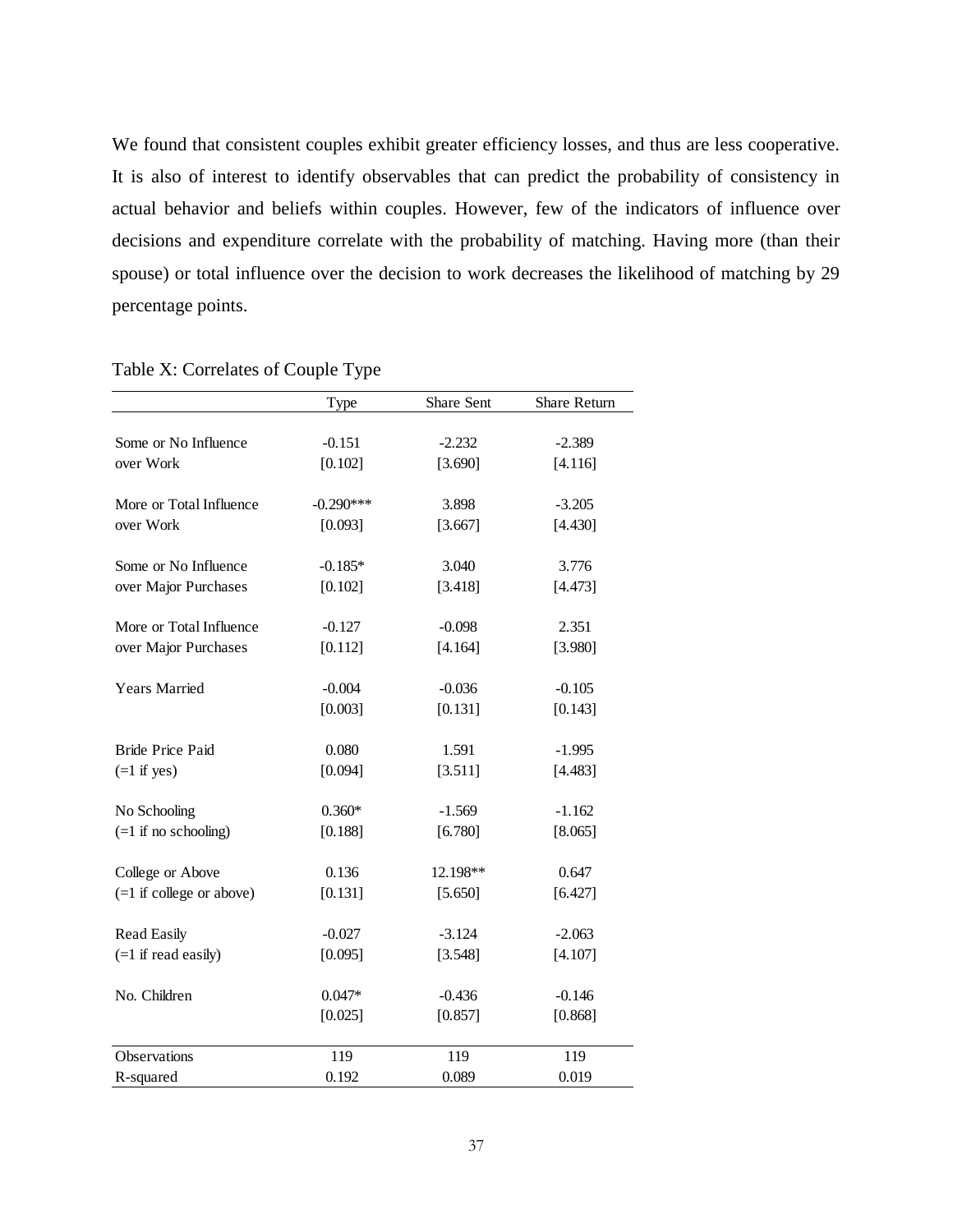





Figure X: Kernel Density estimates by Role in the Trust Game and Dictator Game



Wilcoxon Signed-Rank Test: 0.000 Wilcoxon Signed-Rank Test: 0.772



Mann-Whitney: 0.002 Epps-Singleton: 0.005



Mann-Whitney: 0.004 Epps-Singleton: 0.000

### By Communication



Mann-Whitney Test: 0.018 Epps-Singleton Test: 0.115 Wilcoxon Signed-Rank Test: Wilcoxon Sing Test:



Mann-Whitney Test: 0.537 Epps-Singleton Test: 0.406 Wilcoxon Signed-Rank Test: Wilcoxon Sing Test: